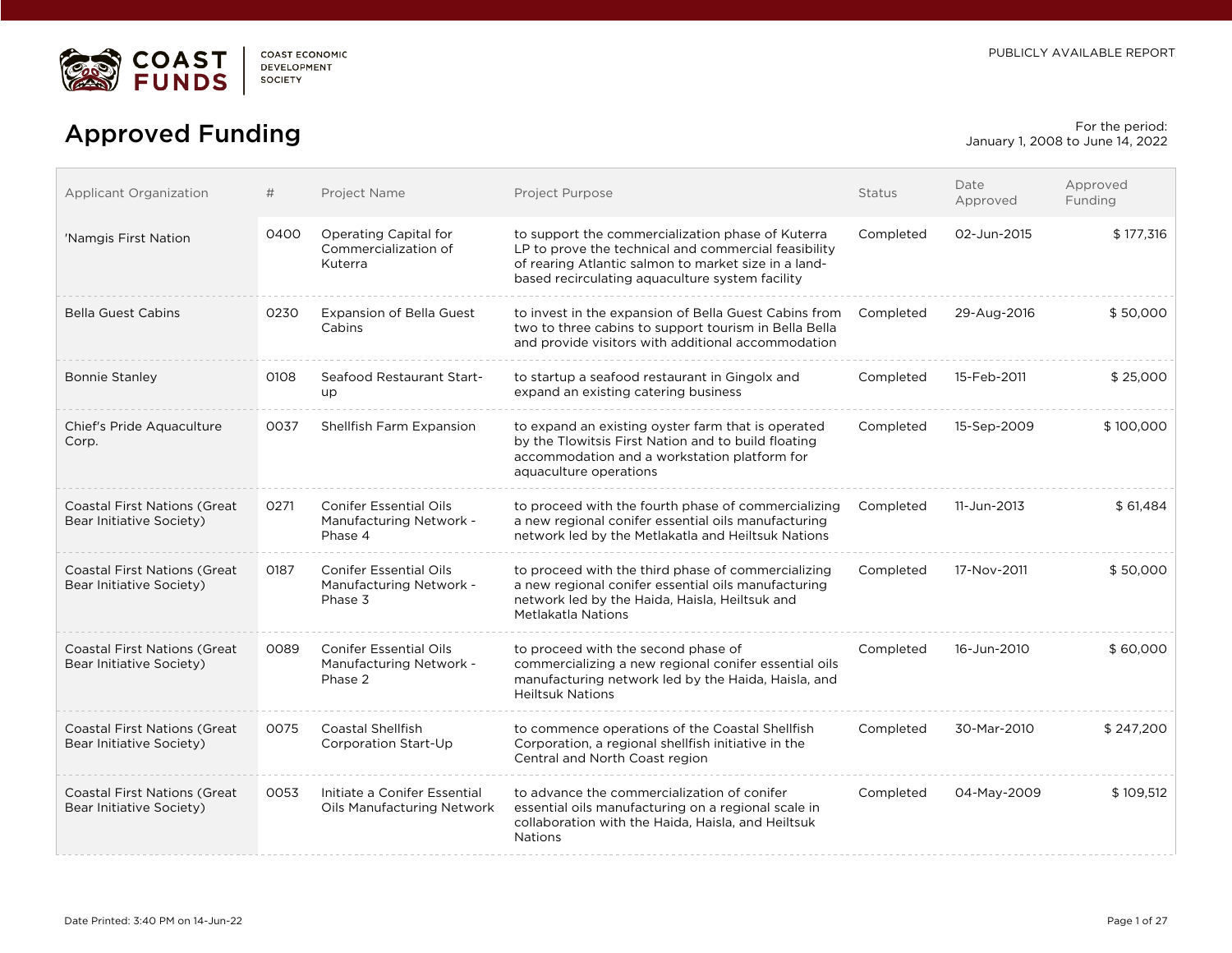

| <b>DEVELOPMENT</b> |  |
|--------------------|--|
| <b>SOCIETY</b>     |  |

| <b>Applicant Organization</b>                                   | #    | Project Name                                                                             | Project Purpose                                                                                                                                                                                                                                                                                                                                                                                                                                                                                                                                                                            | Status    | Date<br>Approved | Approved<br>Funding |
|-----------------------------------------------------------------|------|------------------------------------------------------------------------------------------|--------------------------------------------------------------------------------------------------------------------------------------------------------------------------------------------------------------------------------------------------------------------------------------------------------------------------------------------------------------------------------------------------------------------------------------------------------------------------------------------------------------------------------------------------------------------------------------------|-----------|------------------|---------------------|
| <b>Coastal First Nations (Great</b><br>Bear Initiative Society) | 0054 | <b>Regional Small Business</b><br>Support and Loan Program                               | to support local entrepreneurs by developing the<br>framework for a regional small business support and<br>loan program                                                                                                                                                                                                                                                                                                                                                                                                                                                                    | Completed | 22-Jan-2009      | \$6,750             |
| Coastal First Nations (Great<br>Bear Initiative Society)        | 0066 | Evaluate Establishing a<br>Regional Training Institute<br>and Development<br>Corporation | to support the development of new training and<br>governance approaches that will enable First<br>Nations to successfully implement their economic<br>development initiatives                                                                                                                                                                                                                                                                                                                                                                                                              | Completed | 09-Oct-2008      | \$271,791           |
| <b>Coastal First Nations (Great</b><br>Bear Initiative Society) | 0056 | Regional Shellfish Initiative                                                            | to complete the research and development needed<br>to establish a network of regional commercial<br>shellfish aquaculture production sites                                                                                                                                                                                                                                                                                                                                                                                                                                                 | Completed | 09-Oct-2008      | \$460,700           |
| Council of the Haida Nation                                     | 0677 | Haida North Grid 2 MW<br>Solar Photovoltaics and<br><b>Battery Project</b>               | To displace the existing fossil fuel-dependent<br>electrification facility serving the north grid of Haida<br>Gwaii with a new 2 MW solar PV array and 2 MWh<br>storage facility at the Masset Airport. This will<br>supply 8.7% of the north grid's electricity needs and<br>is expected to displace over 557 tonnes 2/yr of GHG<br>emissions, reducing the cumulative greenhouse<br>gases by over 11,000 tonnes CO2e over 20 years.<br>while also providing employment and training<br>opportunities for community members during the<br>construction and operation of the new facility. | Active    | 14-Jun-2022      | \$1,092,032         |
| Council of the Haida Nation                                     | 0635 | Haida Tourism LP -<br>Restructuring and<br>Infrastructure Investment                     | to transition Haida Tourism LP to a land based eco-<br>tourism operation and to offer health and wellness<br>services to Haida citizens during the tourism off-<br>season providing full-time employment<br>opportunities to community members and aligning<br>the operations with Haida values                                                                                                                                                                                                                                                                                            | Active    | 02-Dec-2019      | \$1,200,000         |
| Council of the Haida Nation                                     | 0304 | Haida Wild Seafood<br>Processing Plant Expansion                                         | to double the processing capacity of Haida Wild<br>Seafoods by extending seasonal operations and<br>increase revenue from value-added processing of<br>local seafood products                                                                                                                                                                                                                                                                                                                                                                                                              | Completed | 20-Nov-2013      | \$400,000           |
| Council of the Haida Nation                                     | 0273 | Haida Enterprise Corp. -<br>2013/14 Operations                                           | to continue the start-up of operations for Haida<br>Enterprise Corporation (HaiCo) through 2012/13<br>including development of an entrepreneurial<br>capacity building initiative and achieving<br>sustainability certification for Haida tourism<br>businesses                                                                                                                                                                                                                                                                                                                            | Completed | 25-Jun-2013      | \$650,000           |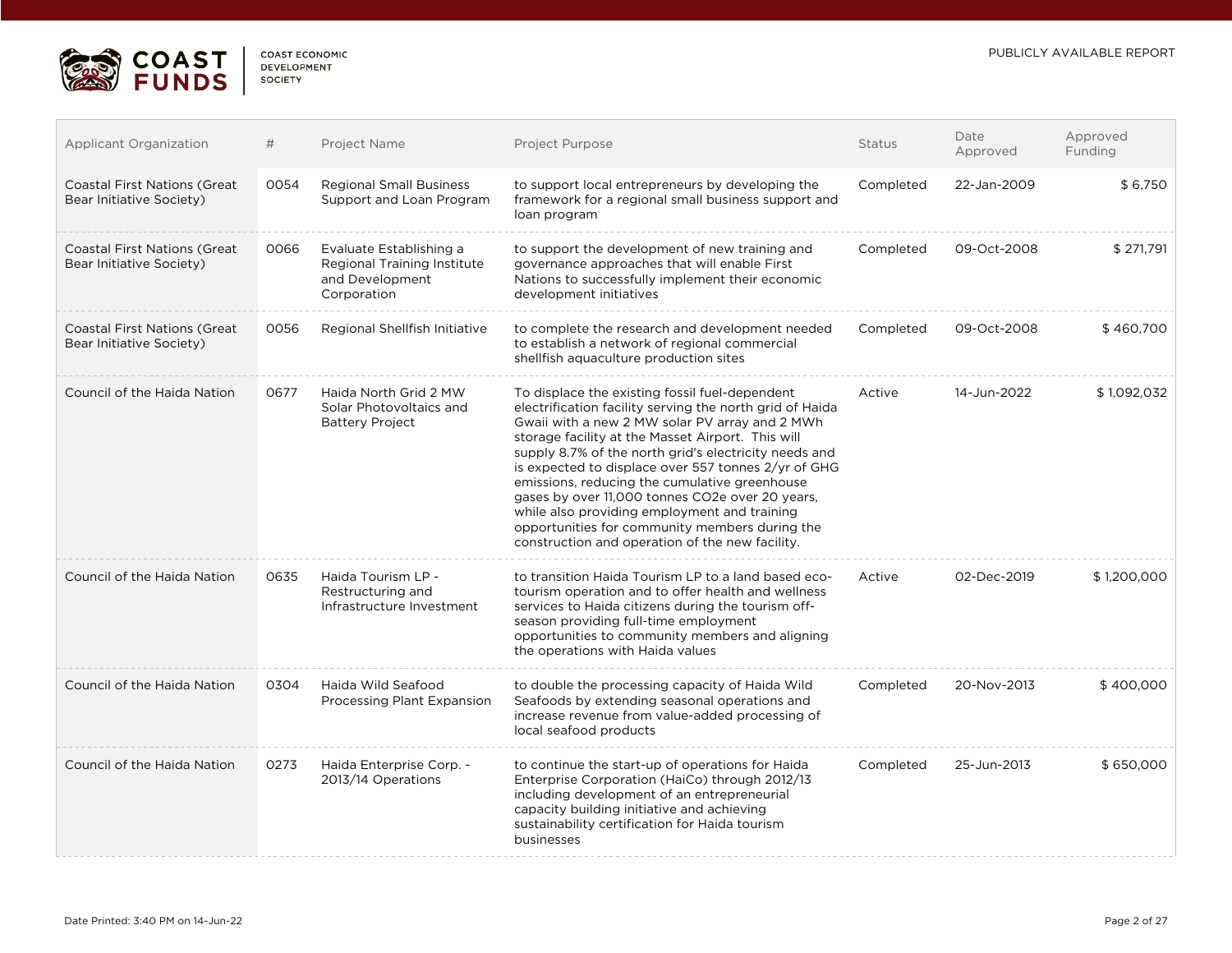

| <b>Applicant Organization</b> | #    | Project Name                                                           | Project Purpose                                                                                                                                                                                                                          | <b>Status</b> | Date<br>Approved | Approved<br>Funding |
|-------------------------------|------|------------------------------------------------------------------------|------------------------------------------------------------------------------------------------------------------------------------------------------------------------------------------------------------------------------------------|---------------|------------------|---------------------|
| Council of the Haida Nation   | 0274 | Nationwide Economic<br>Development Framework                           | to develop protocols for the Haida Nation's<br>economic development between the Council of the<br>Haida Nation, Old Massett Village Council, Skidegate<br>Band Council, and the Haida Enterprise Corporation                             | Completed     | 11-Jun-2013      | \$50,000            |
| Council of the Haida Nation   | 0227 | Investment in Coastal<br>Shellfish Corporation                         | to invest in facility engineering design and major<br>capital infrastructure to support scallop farm<br>operations located on Haida Gwaii                                                                                                | Completed     | 02-May-2012      | \$200,000           |
| Council of the Haida Nation   | 0195 | Haida Enterprise Corp. -<br>2012/13 Operations                         | to continue the start-up of operations for Haida<br>Enterprise Corporation (HaiCo) through 2012/13<br>including completion of its governance model and<br>management integration of recently acquired<br>companies                       | Completed     | 27-Mar-2012      | \$750,000           |
| Council of the Haida Nation   | 0179 | <b>Restructuring West Coast</b><br>Resorts and Haida House at<br>Tlaal | to invest in major capital improvements for recent<br>acquisitions including West Coast Resorts, the Haida<br>House at Tlaal, and the Inn at Sandspit under a new<br>operating entity, Haida Tourism LP                                  | Completed     | 27-Mar-2012      | \$1,000,000         |
| Council of the Haida Nation   | 0199 | Power Transmission Pole<br>Manufacturing Start-up                      | to start-up operations of a wood power pole<br>manufacturing facility via a new partnership<br>between Skidegate Band Council and Taan Forest<br><b>LP</b>                                                                               | Completed     | 27-Mar-2012      | \$325,000           |
| Council of the Haida Nation   | 0161 | Haida Enterprise Corp. -<br>2011/12 Operations                         | to support the start-up of operations for Haida<br>Enterprise Corporation (HaiCo) for five months<br>while West Coast Resorts and other acquired assets<br>are restructured                                                              | Completed     | 19-Dec-2011      | \$250,000           |
| Council of the Haida Nation   | 0151 | Hiellen Longhouse Village<br>Construction and Start-up                 | to construct unique eco-tourism accommodations<br>operated by Old Massett Development Corporation<br>at Tow Hill in Naikoon Provincial Park                                                                                              | Completed     | 27-Sep-2011      | \$350,000           |
| Council of the Haida Nation   | 0044 | Old Massett Pilot-Scale<br>Scallop Farm                                | to continue the pilot-scale scallop farm operated by<br>the Old Massett Development Corporation, finalize<br>the corporate structure of the regional shellfish<br>initiative, and transition to full-scale operations by<br>October 2009 | Completed     | 25-Jun-2009      | \$100,000           |
| Council of the Haida Nation   | 0045 | Off-shore Wind Energy<br>Project                                       | to develop a comprehensive project proposal for BC<br>Hydro's Clean Power Call that focuses on off-shore<br>wind energy in partnership with an independent<br>power producer                                                             | Completed     | 25-Jun-2009      | \$114,600           |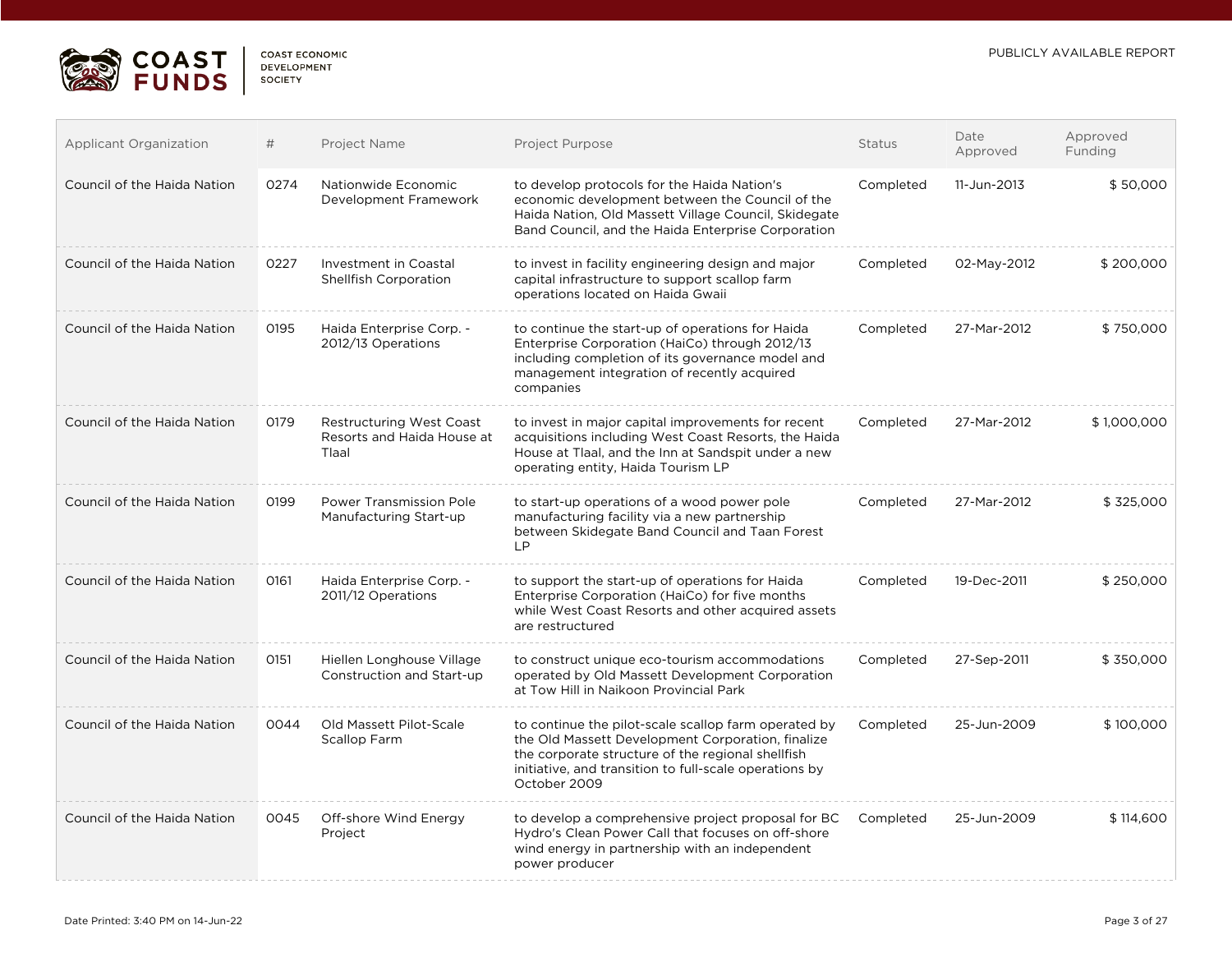

| COAST ECONOMIC     |
|--------------------|
| <b>DEVELOPMENT</b> |
| SOCIETY            |
|                    |

| Applicant Organization                                            | #    | Project Name                                                                                      | Project Purpose                                                                                                                                                                                                                                                                                                                                                                                         | <b>Status</b> | Date<br>Approved | Approved<br>Funding |
|-------------------------------------------------------------------|------|---------------------------------------------------------------------------------------------------|---------------------------------------------------------------------------------------------------------------------------------------------------------------------------------------------------------------------------------------------------------------------------------------------------------------------------------------------------------------------------------------------------------|---------------|------------------|---------------------|
| Council of the Haida Nation                                       | 0048 | Acquisition of an Area-<br><b>Based Forestry Tenure</b>                                           | to conduct a feasibility study, negotiate the<br>purchase of a large forestry tenure, and establish a<br>Haida-owned forestry company (Taan Forest LP)                                                                                                                                                                                                                                                  | Completed     | 04-May-2009      | \$375,000           |
| Da'naxda'xw First Nation                                          | 0523 | Acquisition of Knight Inlet<br>Lodge                                                              | to invest in an ownership position of Knight Inlet<br>Lodge-Canada's premier grizzly bear viewing<br>destination-that will support Da'naxda'xw members<br>by providing employment opportunities and skills<br>training, and introduce a cultural component to the<br>business while continuing Knight Inlet Lodge's long<br>tradition of funding environmental initiatives and<br>grizzly bear research | Active        | 05-Jul-2017      | \$856,453           |
| Da'naxda'xw First Nation                                          | 0238 | Tsatsisnukwomi Cultural<br>Eco-tourism Development -<br>Phase 2                                   | to invest in capital infrastructure improvements at<br>Tsatsisnukwomi traditional village on Harbledown<br>Island, complete totem pole projects, and launch a<br>tourism marketing initiative                                                                                                                                                                                                           | Completed     | 12-Sep-2012      | \$60,000            |
| Da'naxda'xw First Nation                                          | 0197 | Tsatsisnukwomi Cultural<br>Eco-tourism Development -<br>Phase 1                                   | to develop a strategic plan for tourism operations<br>and construct a carving shed at Tsatsisnukwomi<br>traditional village on Harbledown Island                                                                                                                                                                                                                                                        | Completed     | 07-Mar-2012      | \$22,935            |
| Da'naxda'xw-Mamalilikulla<br><b>Territories Fisheries Society</b> | 0020 | <b>Traditional Clam Garden</b><br>Rejuvenation (Mamalilikulla-<br>Que'Qwa'Sot'Em<br>Contribution) | to restore traditional aboriginal clam gardens and to<br>assess the feasibility of cultivating the clam gardens<br>for commercial-scale mariculture                                                                                                                                                                                                                                                     | Completed     | 25-Jun-2009      | \$143,600           |
| Da'naxda'xw-Mamalilikulla<br><b>Territories Fisheries Society</b> | 0028 | <b>Traditional Clam Garden</b><br>Rejuvenation (Da'naxda'xw<br>Awaetlala Contribution)            | to restore traditional aboriginal clam gardens and to<br>assess the feasibility of cultivating the clam gardens<br>for commercial-scale mariculture                                                                                                                                                                                                                                                     | Completed     | 25-Jun-2009      | \$143,600           |
| Dzawada'enuxw<br>Development GP Ltd.                              | 0695 | Start-up of Dzwada'enuxw<br>Development GP Ltd.                                                   | to support operations of the Dzawada'enuxw<br>Development GP Ltd. during its start-up period, hire<br>a part-time General Manager, recruit a full<br>complement of directors for the Board, and develop<br>a long-term business plan for the development<br>corporation and its future subsidiary operations                                                                                            | Active        | 23-Feb-2021      | \$70,000            |
| Dzawada'enuxw First Nation                                        | 0576 | Planning for Acquisition of<br>Pierre's Marina and Lodge<br>at Echo Bay                           | to plan the acquisition for the largest full service<br>marina in the Broughton Archipelago located on<br>Gilford Island including an operational and training<br>plan that was subsequently acquired by the<br>Kwikwasut'inuxw Haxwa'mis First Nation with the<br>support of Dzawada'enuxw First Nation.                                                                                               | Completed     | 13-Nov-2018      | \$50,000            |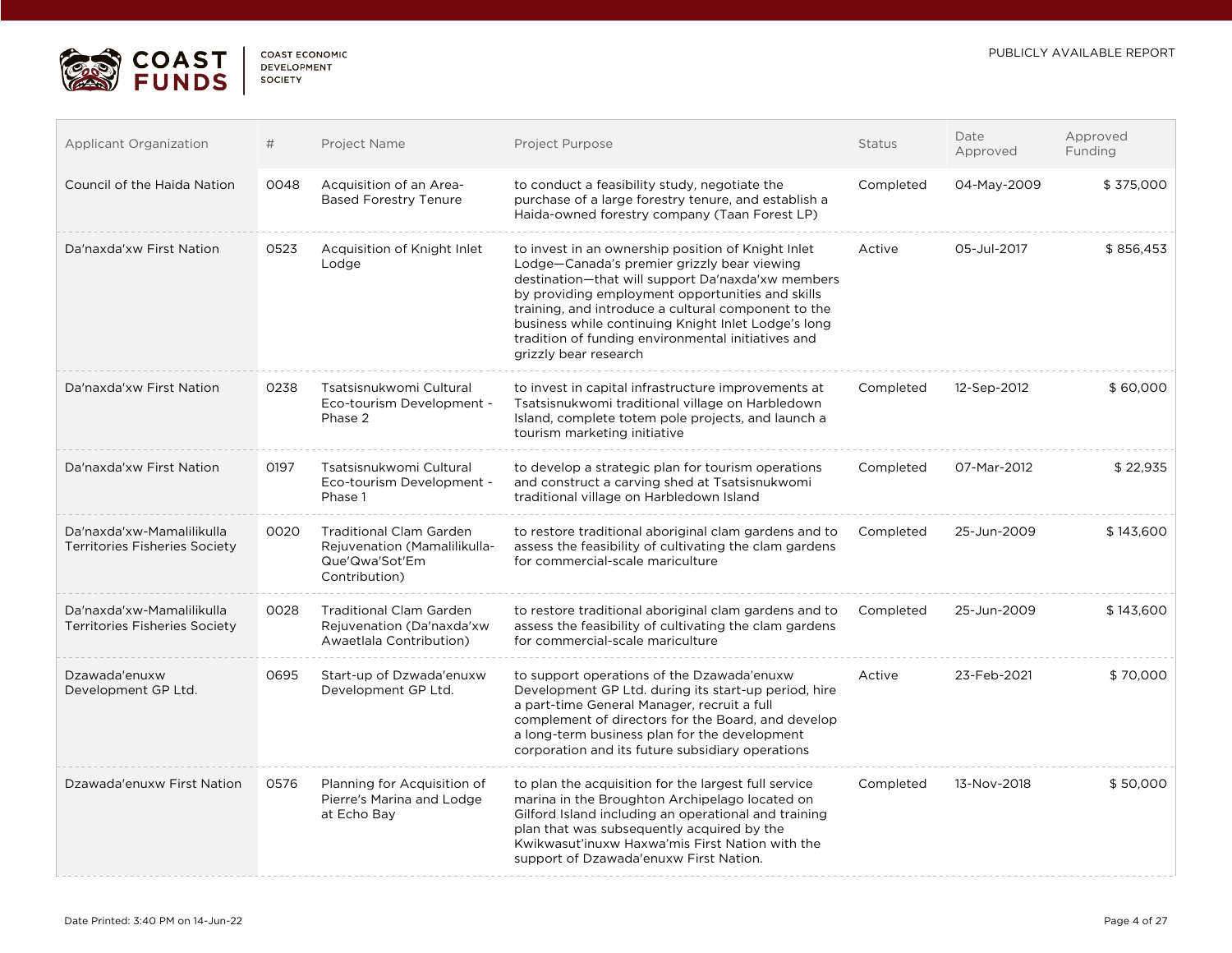

| <b>Applicant Organization</b>                                       | #    | Project Name                                                    | Project Purpose                                                                                                                                                                                                                                                                                                                                                                                    | <b>Status</b> | Date<br>Approved | Approved<br>Funding |
|---------------------------------------------------------------------|------|-----------------------------------------------------------------|----------------------------------------------------------------------------------------------------------------------------------------------------------------------------------------------------------------------------------------------------------------------------------------------------------------------------------------------------------------------------------------------------|---------------|------------------|---------------------|
| Eagles' Nest Store (Operated<br>as Eagle's Nest Bed &<br>Breakfast) | 0639 | <b>Expansion of Eagle's Nest</b><br>Bed & Breakfast             | to invest in the expansion of a Wuikinuxy hospitality<br>business increasing the capacity from three to ten<br>rooms with the acquisition and renovation of two<br>new modular trailers providing additional<br>accommodation as well as expanding the fishing<br>charter operations offered to visitors of Wuikinuxy<br>(Rivers Inlet)                                                            | Active        | 25-Feb-2020      | \$224,357           |
| <b>Gingolx Enterprises Limited</b>                                  | 0399 | Start-up of Gingolx<br>Enterprises Ltd.                         | to commence operations and support the start-up of Completed<br>the Village of Gingolx's new development<br>corporation, Gingolx Enterprises Ltd. (GEL), and to<br>develop a strategic plan that is aligns with the<br>community's long-term vision for sustainable<br>economic development                                                                                                        |               | 03-Jun-2015      | \$100,000           |
| <b>Gitanyow Huwilp Society</b>                                      | 0541 | Gitanyow Commercial<br>Fishery Asset Purchase                   | to invest in capital assets for the Gitanyow sockeye<br>salmon commercial fishery that will support the 12<br>seasonal fishers in the community by lowering their<br>fixed start-up costs                                                                                                                                                                                                          | Completed     | 06-Sep-2017      | \$6,573             |
| Gitga'at Development<br>Corporation                                 | 0558 | Start-up of Gitga'at<br>Laundromat Services in<br>Prince Rupert | To revitalize and renovate a commercial unit to<br>support the success of the Gitga'at Development<br>Corporation-owned building in Prince Rupert by<br>establishing a laundromat business that will<br>generate income and employment for Gitga'at First<br>Nation members.                                                                                                                       | Active        | 29-Aug-2018      | \$300,000           |
| Gitga'at Development<br>Corporation                                 | 0452 | Gitga'at Development<br>Corporation - 2015/16 Start-<br>up      | to support operations of the Gitga'at Development<br>Corporation during its start-up period, hire a Chief<br>Executive Officer, recruit a full compliment of<br>directors for the Board, develop a long-term<br>business plan for the development corporation and<br>its future subsidiary operations, and initiate legal<br>transfer of the Nation's businesses to the<br>development corporation | Completed     | 08-Sep-2015      | \$229,295           |
| Gitga'at First Nation                                               | 0521 | Acquisition of Prince Rupert<br>Office Building                 | to acquire and renovate a 10,000 square foot<br>commercial space in Prince Rupert to house the<br>Gitga'at First Nation's Development Corporation,<br>Treaty Office, Employment and Training Centre, and<br>a new elder's centre that will provide greater<br>support for the community members living in the<br>area                                                                              | Completed     | 08-Mar-2017      | \$370,000           |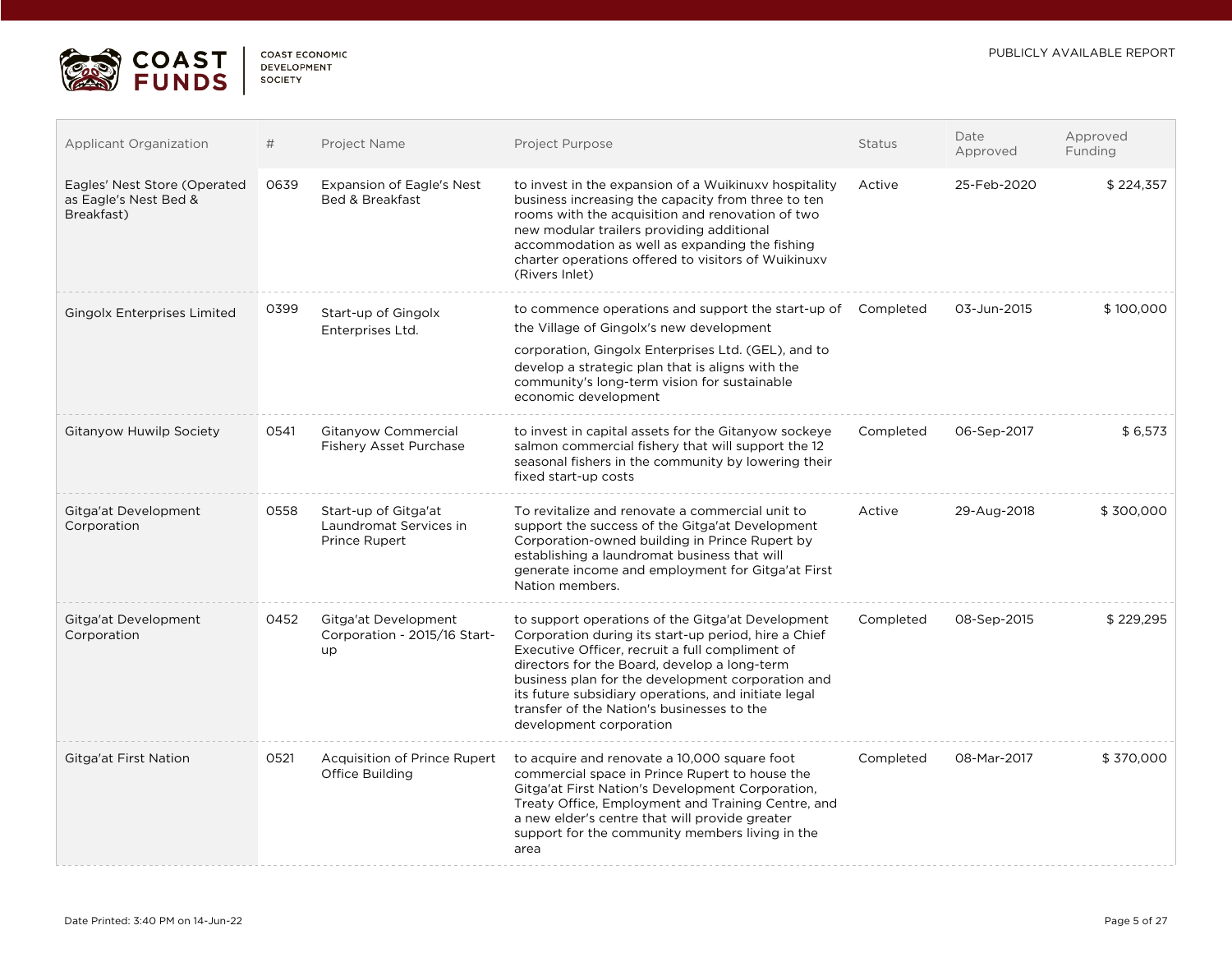

| <b>COAST ECONOMIC</b> |  |
|-----------------------|--|
| <b>DEVELOPMENT</b>    |  |
| <b>SOCIETY</b>        |  |

| <b>Applicant Organization</b>         | #    | Project Name                                               | Project Purpose                                                                                                                                                                                                                                                                                                                            | Status    | Date<br>Approved | Approved<br>Funding |
|---------------------------------------|------|------------------------------------------------------------|--------------------------------------------------------------------------------------------------------------------------------------------------------------------------------------------------------------------------------------------------------------------------------------------------------------------------------------------|-----------|------------------|---------------------|
| Gitga'at First Nation                 | 0389 | Start-up of Gitga'at Freight<br><b>Services</b>            | to establish a new community owned and operated<br>transportation company that will provide cost<br>effective freight service to Hartley Bay and<br>surrounding coastal communities                                                                                                                                                        | Completed | 15-Jun-2015      | \$860,014           |
| Gitga'at First Nation                 | 0368 | Hartley Bay High Speed<br>Broadband                        | to invest in high speed broadband internet<br>connectivity throughout the community of Hartley<br>Bay to enable businesses to market and sell goods<br>and services online and via point of sale systems                                                                                                                                   | Completed | 22-Sep-2014      | \$268,000           |
| Gitga'at First Nation                 | 0152 | Gabion River Hydroelectric<br><b>Generation Project</b>    | to negotiate an energy purchase agreement with BC<br>Hydro and to complete development planning for a<br>run-of-river hydroelectric generation project<br>providing renewable energy to Hartley Bay                                                                                                                                        | Completed | 14-Jun-2011      | \$475,000           |
| Gitga'at First Nation                 | 0160 | Establishment of Gitga'at<br>Development Corporation       | to establish the Gitga'at Development Corporation,<br>recruit a board of directors, and commence<br>operations                                                                                                                                                                                                                             | Completed | 14-Jun-2011      | \$219,300           |
| Gitga'at First Nation                 | 0121 | <b>Five Year Community</b><br>Economic Development<br>Plan | to develop a comprehensive five year community<br>economic development plan for the Nation that is<br>produced with significant input from community<br>engagement                                                                                                                                                                         | Completed | 29-Nov-2010      | \$64,000            |
| Gitmaxmak'ay Nisga'a PR/PE<br>Society | 0590 | Wilp-Sihoon Commercial<br>Smokehouse Start-up -<br>Phase 2 | to complete the Nisga'a Nation's investment in the<br>start-up of a commercial smokehouse facility for<br>sustainably harvested Nisga'a seafood products in<br>Prince Rupert, including completion of all regulatory<br>requirements and investment in training of new staff<br>to operationalize the business in 2019                     | Active    | 26-Feb-2019      | \$86,713            |
| Gitmaxmak'ay Nisga'a PR/PE<br>Society | 0312 | Wilp-Sihoon Commercial<br>Smokehouse Start-up              | to expand operations in Prince Rupert by<br>constructing and operating a commercial<br>smokehouse facility for sustainably harvested<br>Nisga'a seafood products                                                                                                                                                                           | Completed | 22-Sep-2014      | \$177,000           |
| Gitxaała Enterprises LP               | 0737 | Salt Water Bakery - 2022<br>Start-up                       | to invest in the start-up of a new Tsimshian owned<br>and operated artisanal bakery business located in<br>Prince Rupert, to acknowledge the Gitxaała people<br>as the Git Lax M'oon, or the People of the Salt<br>Water, and to create meaningful employment and<br>professional development supporting Gitxaala and<br>Tsimhian members. | Active    | 17-May-2022      | \$357,000           |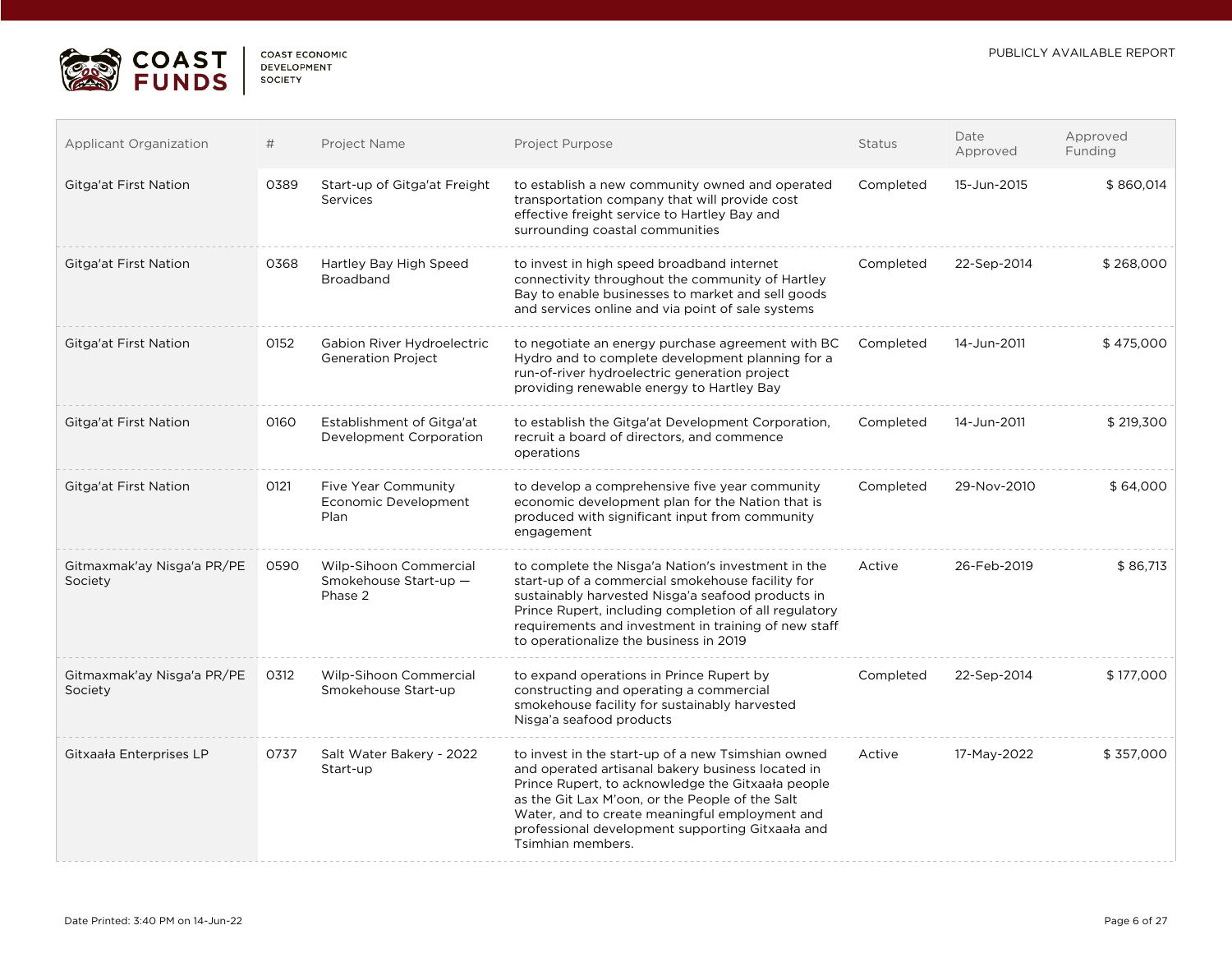

 $\mathcal{L}^{\text{max}}$ 

| <b>COAST ECONOMIC</b> |  |
|-----------------------|--|
| <b>DEVELOPMENT</b>    |  |
| SOCIETY               |  |

| <b>Applicant Organization</b>                | #    | Project Name                                                                       | Project Purpose                                                                                                                                                                                                                                                                                                                                                                                                                                | Status    | Date<br>Approved | Approved<br>Funding |
|----------------------------------------------|------|------------------------------------------------------------------------------------|------------------------------------------------------------------------------------------------------------------------------------------------------------------------------------------------------------------------------------------------------------------------------------------------------------------------------------------------------------------------------------------------------------------------------------------------|-----------|------------------|---------------------|
| Gitxaała Nation                              | 0649 | Predevelopment for<br>Gitxaała Community Fishery<br>Enterprise                     | to complete pre-development work for the<br>expansion of Gitxaala's community fishery that will<br>be supported by the Fisheries Reconciliation<br>Agreement including hiring a new Fisheries Business<br>Manager and designing and assessing a site for a<br>new habour facility close to the village of Lach Klan;<br>this work will assist in providing the foundation for<br>more fishing employment opportunities to<br>community members | Active    | 25-Feb-2020      | \$355,000           |
| Gwa'sala-'Nakwaxda'xw First<br><b>Nation</b> | 0390 | Hotel Acquisition and<br>Redevelopment in Port<br>Hardy                            | to purchase and redevelop an existing business in<br>Port Hardy into a four star tourism-oriented hotel<br>and conference centre                                                                                                                                                                                                                                                                                                               | Completed | 23-Mar-2015      | \$866,192           |
| Gwa'sala-'Nakwaxda'xw First<br><b>Nation</b> | 0233 | Commercial Cold Storage<br>Warehouse Start-up                                      | to invest in the start-up of a new cold storage<br>warehouse facility in Port Hardy in partnership with<br>a commercial seafood processor                                                                                                                                                                                                                                                                                                      | Completed | 18-Nov-2014      | \$300,000           |
| Gwa'sala-'Nakwaxda'xw First<br><b>Nation</b> | 0380 | kawatsi Economic<br>Development Corp. -<br>2014/15 Operations                      | to continue the start-up of operations for kawatsi<br>Economic Development Corporation through<br>2014/15                                                                                                                                                                                                                                                                                                                                      | Completed | 18-Nov-2014      | \$193,250           |
| Gwa'sala-'Nakwaxda'xw First<br><b>Nation</b> | 0354 | Start-up of kawatsi<br>Economic Development<br>Corporation                         | to commence operations of the Nations' new<br>development corporation, staff the organization,<br>and develop operating business plans for the<br>corporation and its subsidiaries                                                                                                                                                                                                                                                             | Completed | 03-Jun-2014      | \$218,750           |
| Gwa'sala-'Nakwaxda'xw First<br><b>Nation</b> | 0088 | <b>Community Strategic</b><br>Planning and Development<br><b>Corporation Setup</b> | to engage the community in the creation of a five<br>year strategic plan for the Nations' economic<br>development and to establish a development<br>corporation                                                                                                                                                                                                                                                                                | Completed | 22-Sep-2010      | \$328,815           |
| H'aiagal'ath Grizzly Bear<br>Tours Inc.      | 0644 | Wuikinuxy Bear Viewing<br>Start-up                                                 | to invest in the infrastructure and business start-up<br>of a new Grizzly bear viewing operation based in the<br>Gelbala (Kilbella Estuary Conservancy) in the<br>Wuikinuxy territory; the business will provide<br>employment and training opportunities to<br>Wuikinuxy community members and contribute to<br>building a tourism-based economy while conserving<br>and protecting Grizzly bears                                             | Active    | 25-Feb-2020      | \$240,000           |
| Haida Enterprise Corporation<br>(HaiCo)      | 0097 | Acquisition of the Tiell River<br>Lodge                                            | to purchase a tourism business, end the commercial<br>black bear hunt on Haida Gwaii, and start-up a new<br>business, the Haida House at Tlaal                                                                                                                                                                                                                                                                                                 | Completed | 18-Nov-2010      | \$2,100,000         |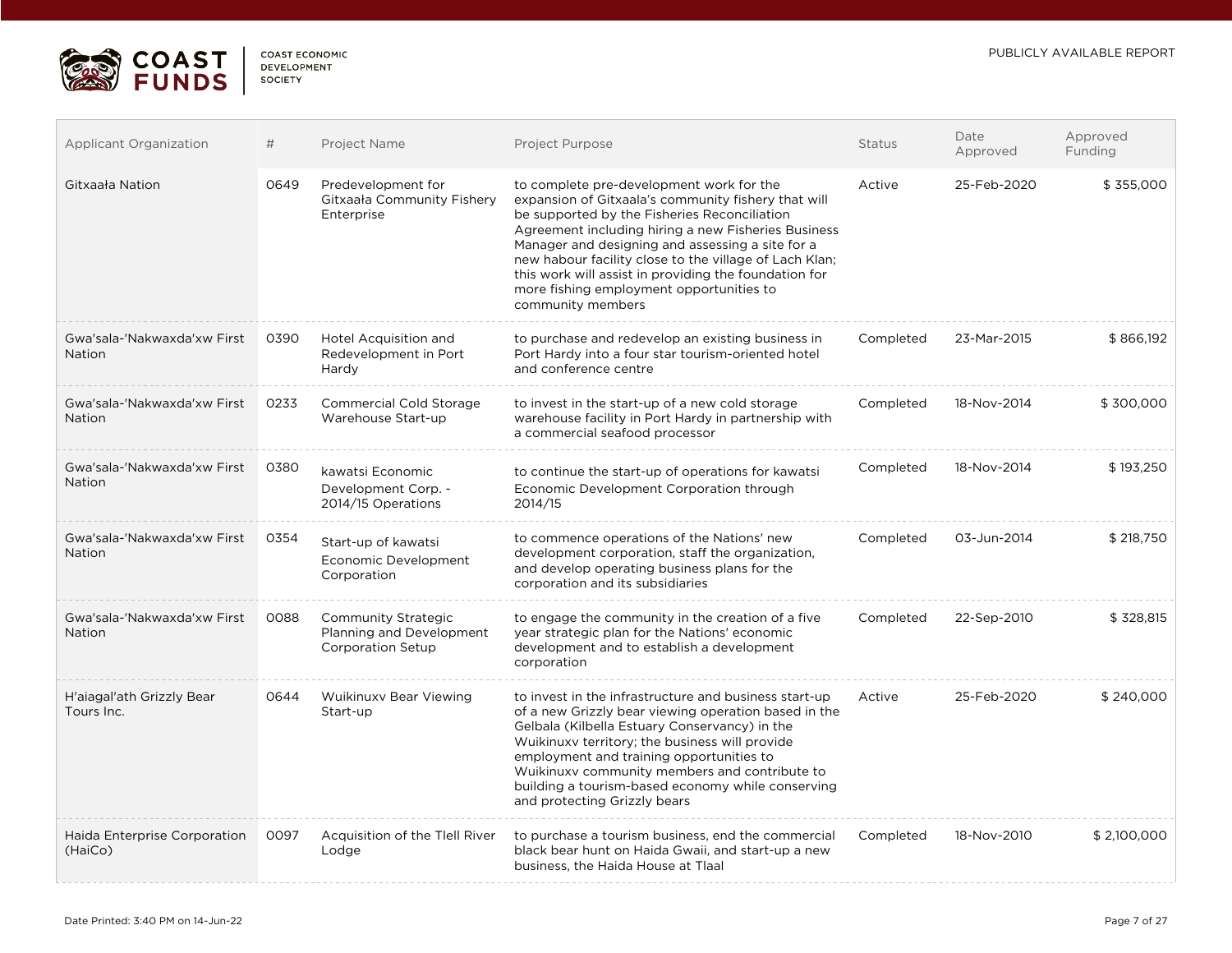

| COAST ECONOMIC     |
|--------------------|
| <b>DEVELOPMENT</b> |
| SOCIETY            |
|                    |

| <b>Applicant Organization</b>           | #    | Project Name                                                            | <b>Project Purpose</b>                                                                                                                                                                                     | Status    | Date<br>Approved | Approved<br>Funding |
|-----------------------------------------|------|-------------------------------------------------------------------------|------------------------------------------------------------------------------------------------------------------------------------------------------------------------------------------------------------|-----------|------------------|---------------------|
| Haida Enterprise Corporation<br>(HaiCo) | 0099 | <b>Consolidation of Haida</b><br>Scallop Farms to Cumshewa<br>Inlet     | to purchase the assets of two pilot-scale scallop<br>farms and transfer existing infrastructure to<br>establish a single commercial-scale operation                                                        | Completed | 22-Sep-2010      | \$631,000           |
| Haida Enterprise Corporation<br>(HaiCo) | 0081 | Start-up of Haida Enterprise<br>Corporation (HaiCo)                     | to establish and support the start-up of the Haida<br>Nation's new economic development corporation,<br>Haida Enterprise Corporation (HaiCo)                                                               | Completed | 20-Apr-2010      | \$533,708           |
| <b>Haisla Nation Council</b>            | 0428 | Haisla Town Centre -<br><b>Commercial Office Complex</b><br>Development | to prepare detailed design drawings and to<br>complete associated work to bring a development<br>permit to the approval stage for a commercial office<br>complex at Haisla Town Centre in downtown Kitimat | Active    | 03-Jun-2015      | \$100,000           |
| <b>Haisla Nation Council</b>            | 0387 | Acquisition of the Kitimat<br>Valley Institute Property<br>and Facility | to acquire the land and training facility where<br>Kitimat Valley Institute is located from Coast<br>Mountain School District #82                                                                          | Active    | 23-Mar-2015      | \$600,000           |
| <b>Haisla Nation Council</b>            | 0379 | Development of Haisla<br><b>Town Centre</b>                             | to undertake and complete the rezoning and<br>subdivision process in order to secure necessary<br>permits for development of the first condominium at<br>the new Haisla Town Centre in Kitimat             | Completed | 01-Dec-2014      | \$1,200,000         |
| <b>Haisla Nation Council</b>            | 0314 | Acquisition of MK Bay<br>Marina                                         | to finalize a joint venture partnership and acquire<br>MK Bay Marina from the Regional District of Kitimat-<br>Stikine                                                                                     | Completed | 01-Dec-2014      | \$882,705           |
| <b>Haisla Nation Council</b>            | 0372 | <b>Acquisition of Commercial</b><br>Office Space in Kitamaat            | to acquire a commercial office building in Kitamaat<br>Village and invest in significant capital<br>improvements                                                                                           | Completed | 22-Sep-2014      | \$495,000           |
| <b>Haisla Nation Council</b>            | 0353 | Land Acquisition in<br>Downtown Kitimat                                 | to acquire a property from the Province of British<br>Columbia that is located in the center of Kitimat and<br>strategically located for future development                                                | Completed | 03-Jun-2014      | \$419,000           |
| <b>Haisla Nation Council</b>            | 0047 | <b>Expansion of Haisla</b><br><b>Contracting Services</b>               | to purchase heavy equipment in order to diversify<br>and expand Haisla Contracting Service's existing<br>business with local governments, manufacturing<br>companies, and highway maintenance firms        | Completed | 04-May-2009      | \$148,738           |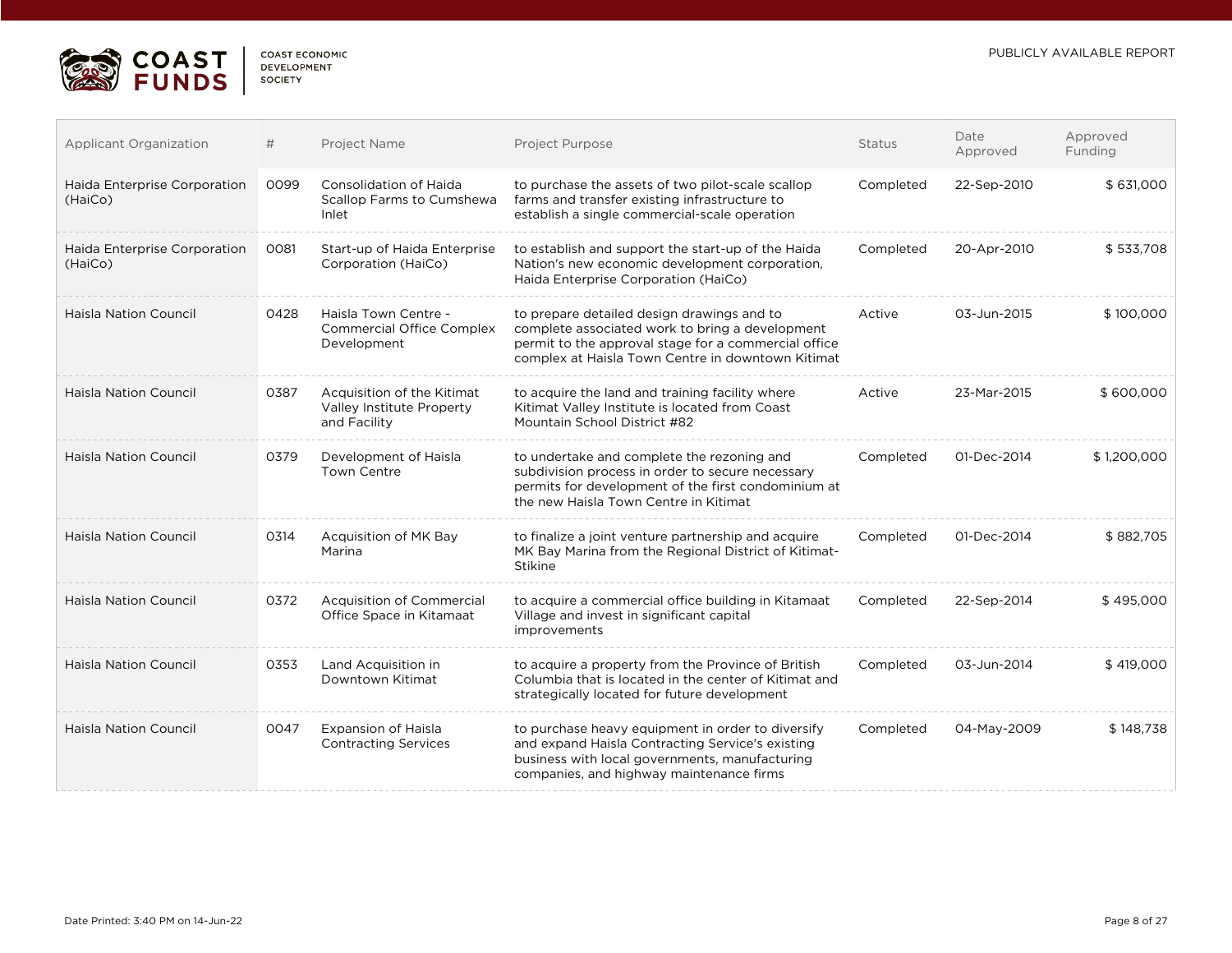

| <b>COAST ECONOMIC</b> |  |
|-----------------------|--|
| DEVELOPMENT           |  |
| SOCIETY               |  |

| <b>Applicant Organization</b>                | #    | Project Name                                                                | Project Purpose                                                                                                                                                                                                                                                                                                                                                                                                                                                                                                                                                                                                            | <b>Status</b> | Date<br>Approved | Approved<br>Funding |
|----------------------------------------------|------|-----------------------------------------------------------------------------|----------------------------------------------------------------------------------------------------------------------------------------------------------------------------------------------------------------------------------------------------------------------------------------------------------------------------------------------------------------------------------------------------------------------------------------------------------------------------------------------------------------------------------------------------------------------------------------------------------------------------|---------------|------------------|---------------------|
| Hamatsa Reforestation Ltd.                   | 0554 | Silviculture Business Start-<br>up                                          | To acquire equipment and begin operations for a<br>new silviculture business based in Rivers Inlet; the<br>business will provide employment and training<br>opportunities to members of the Wuikinuxv<br>community while helping to sustainably manage<br>forests in Wuikinuxv territory.                                                                                                                                                                                                                                                                                                                                  | Active        | 27-Feb-2018      | \$150,000           |
| Heiltsuk Economic<br>Development Corporation | 0626 | Infrastructure Upgrades for<br>Lama Pass Fuel Co LP                         | to invest in the infrastructure of Lama Pass Fuel Co.<br>Limited Partnership in Bella Bella that will support<br>the business to partner with Pacific Coastal Airlines<br>Limited and expand their product line to jet fuel,<br>increasing their net income and improving inventory<br>and cash flow management                                                                                                                                                                                                                                                                                                            | Active        | 25-Feb-2020      | \$150,000           |
| Heiltsuk Economic<br>Development Corporation | 0625 | <b>Heiltsuk Economic</b><br>Development Corporation-<br>2019/20 Operations  | To support operations of the Heiltsuk Economic<br>Development Corporation (HEDC) and its seven<br>subsidiary companies to complete updated business<br>plans for each operating entity; establish a new local<br>economic development fund; streamline the<br>operations and associated overhead of HEDC; to<br>spur new developments including airport terminal<br>improvements, expanded fish plant operations, jet<br>fuel supply and delivery to air transportation<br>companies; and to secure opportunities for<br>sustainable development through active<br>participation in the Haíłcístut Reconciliation Process. | Active        | 21-May-2019      | \$196,700           |
| Heiltsuk Economic<br>Development Corporation | 0566 | <b>Heiltsuk Economic</b><br>Development Corporation -<br>2018/19 Operations | To support operations of the Heiltsuk Economic<br>Development Corporation and its seven subsidiary<br>companies including providing skills development<br>for the First Nations Business Advisory Services<br>team, recruiting senior management positions, and<br>having an active role in the reconciliation process as<br>it relates to economic development.                                                                                                                                                                                                                                                           | Completed     | 22-May-2018      | \$221,050           |
| Heiltsuk Economic<br>Development Corporation | 0524 | <b>Heiltsuk Economic</b><br>Development Corporation -<br>2017/18 Operations | to support operations of the Heiltsuk Economic<br>Development Corporation and its seven subsidiary<br>companies including securing long-term funding for<br>the operations of the Bella Bella Fish Plant, to<br>improve access to capital for entrepreneurs and<br>increase capacity for business managers in Bella<br>Bella                                                                                                                                                                                                                                                                                               | Completed     | 30-May-2017      | \$280,000           |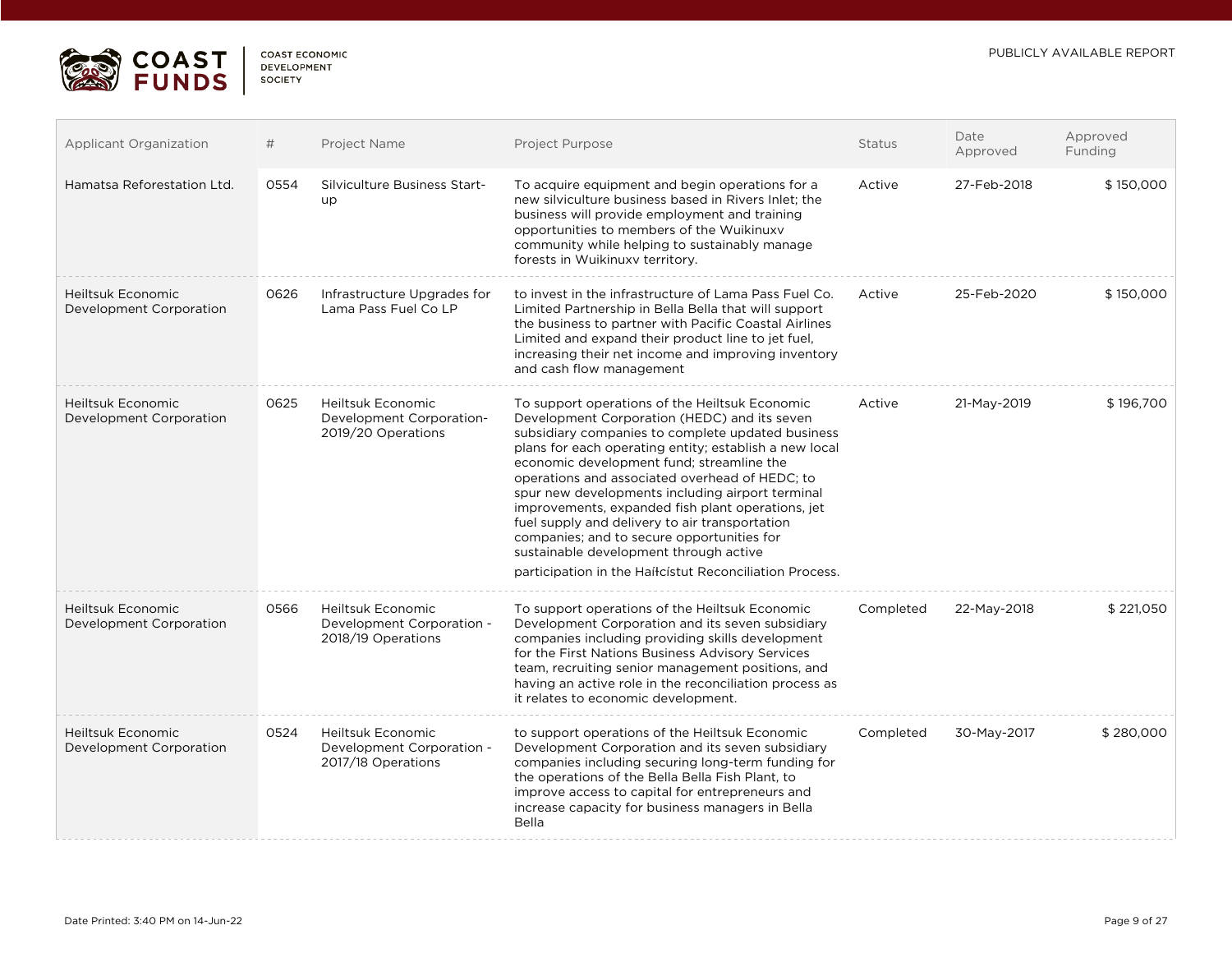

| COAST ECONOMIC     |  |
|--------------------|--|
| <b>DEVELOPMENT</b> |  |
| <b>SOCIETY</b>     |  |

| <b>Applicant Organization</b>                       | #    | Project Name                                                                                                           | Project Purpose                                                                                                                                                                                                                                                                                                                                                                         | <b>Status</b> | Date<br>Approved | Approved<br>Funding |
|-----------------------------------------------------|------|------------------------------------------------------------------------------------------------------------------------|-----------------------------------------------------------------------------------------------------------------------------------------------------------------------------------------------------------------------------------------------------------------------------------------------------------------------------------------------------------------------------------------|---------------|------------------|---------------------|
| <b>Heiltsuk Economic</b><br>Development Corporation | 0522 | Bella Bella Ice House Capital<br>Improvements                                                                          | to invest in capital improvements of the Bella Bella<br>Ice House to attract fishing vessels to the Bella Bella<br>Fish Plant and support local fishers and seafood<br>processing employees in the community                                                                                                                                                                            | Completed     | 30-May-2017      | \$110,000           |
| <b>Heiltsuk Economic</b><br>Development Corporation | 0474 | <b>Heiltsuk Economic</b><br>Development Corp. -<br>2016/17 Operations                                                  | to support operations of the Development<br>Corporation, develop new tourism businesses in<br>partnership with entrepreneurs in Bella Bella,<br>continue research and development of aquaculture<br>initiatives, develop capacity in silviculture, and<br>oversee major capital projects including the Waglisla<br>Commercial Complex and the Bella Bella airport<br>terminal expansion | Completed     | 24-May-2016      | \$280,000           |
| Heiltsuk Economic<br>Development Corporation        | 0374 | Wáglísla Commercial<br>Complex Construction and<br>Start-up                                                            | to revitalize the community center of Bella Bella by<br>constructing and operating a new retail commercial<br>complex that provides community services,<br>including a new grocery store with a bakery and<br>post office                                                                                                                                                               | Completed     | 07-Mar-2016      | \$2,000,000         |
| Heiltsuk Economic<br>Development Corporation        | 0416 | Bella Bella Airport Terminal<br>- Retail and Amenity<br>Improvements and<br>Establishing an Airport<br>Improvement Fee | to increase commercial retail space for local<br>entrepreneurs within the airport terminal and to<br>establish an airport improvement fee that creates a<br>stable revenue stream for future improvements, and<br>modernize the facility that is relied on by community<br>members, commercial operators, and government<br>agencies for accessing BC's central coast region            | Active        | 08-Sep-2015      | \$115,000           |
| Heiltsuk Economic<br>Development Corporation        | 0449 | <b>Heiltsuk Economic</b><br>Development Corp. -<br>2015/16 Executive<br>Recruitment                                    | as a key element of finalizing a major restructuring<br>of the Nation's development corporation, to recruit<br>and staff a new Chief Operating Officer position that<br>will be responsible for managing and expanding the<br>Nation's forestry, commercial, transportation,<br>aquaculture and tourism business operations                                                             | Completed     | 08-Sep-2015      | \$50,000            |
| <b>Heiltsuk Economic</b><br>Development Corporation | 0407 | Heiltsuk Economic<br>Development Corp. -<br>2015/16 Restructuring                                                      | to finalize a major restructuring of the Nation's<br>group of companies under a new holdings board<br>with three operating boards, to continue operations<br>of the development corporation, and to develop a<br>number of new forestry, commercial, transportation,<br>aquaculture and tourism business opportunities                                                                  | Completed     | 03-Jun-2015      | \$300,000           |
| Heiltsuk Economic<br>Development Corporation        | 0363 | Expansion of Waglisla<br>Freight                                                                                       | to invest in capital upgrades, productivity enhancing<br>equipment, and provide working capital for an<br>expansion of Waglisla Freight Agency LP                                                                                                                                                                                                                                       | Completed     | 22-Sep-2014      | \$65,000            |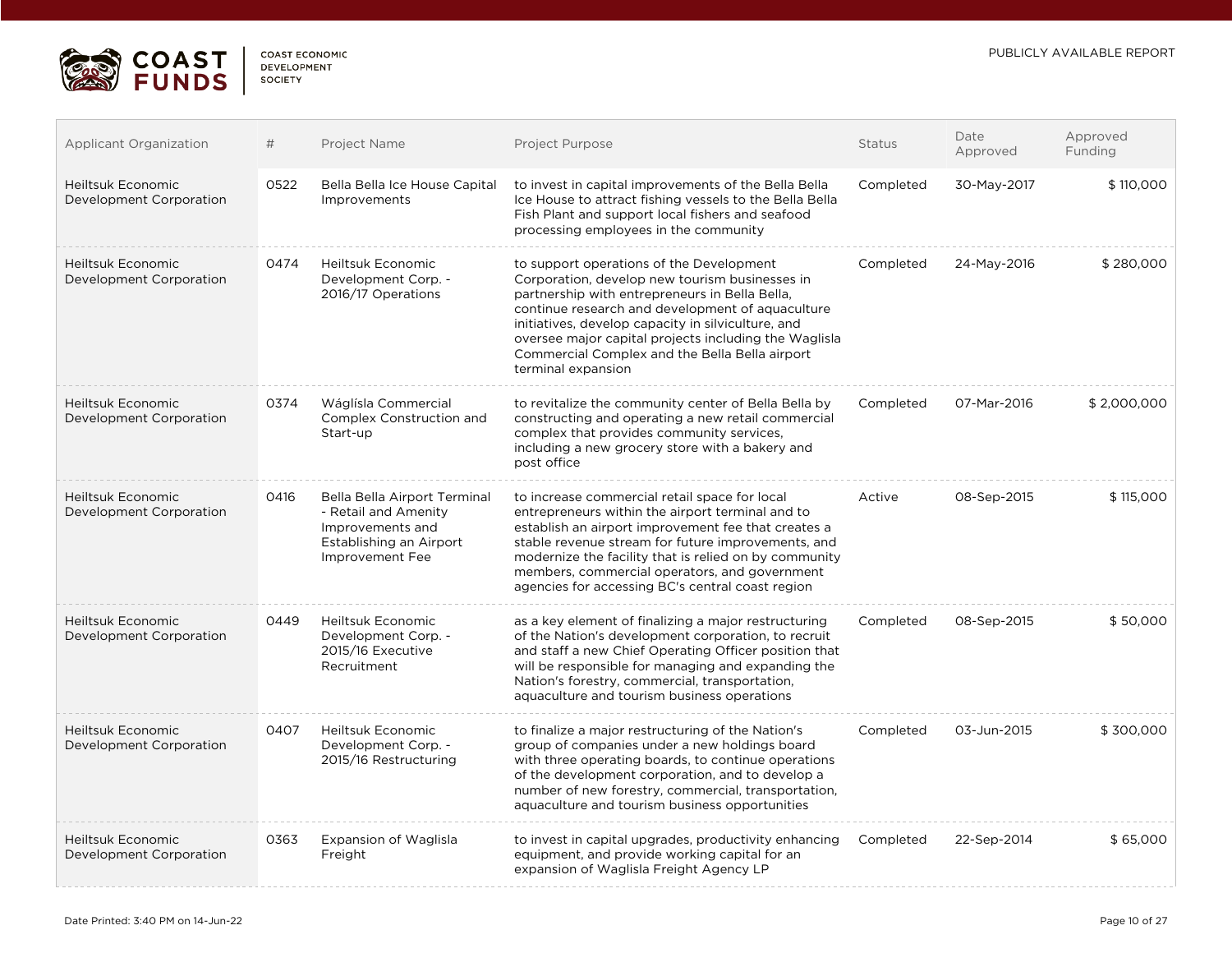

| COAST ECONOMIC |  |
|----------------|--|
| DEVELOPMENT    |  |
| SOCIETY        |  |

| Applicant Organization                              | #    | Project Name                                                   | Project Purpose                                                                                                                                                                                     | <b>Status</b> | Date<br>Approved | Approved<br>Funding |
|-----------------------------------------------------|------|----------------------------------------------------------------|-----------------------------------------------------------------------------------------------------------------------------------------------------------------------------------------------------|---------------|------------------|---------------------|
| Heiltsuk Economic<br>Development Corporation        | 0328 | Heiltsuk Economic<br>Development Corp. -<br>2014/15 Operations | to continue operations as the tribal council and<br>development corporation implement legal and<br>structural changes to the Nation's governance of its<br>companies                                | Completed     | 03-Jun-2014      | \$250,000           |
| <b>Heiltsuk Economic</b><br>Development Corporation | 0326 | Business Planning for<br><b>Operating Subsidiaries</b>         | to continue operations as management develops<br>business plans for each subsidiary company and the<br>Board develops a new five year strategic plan                                                | Completed     | 06-Mar-2014      | \$125,000           |
| <b>Heiltsuk Economic</b><br>Development Corporation | 0275 | Heiltsuk Economic<br>Development Corp. -<br>2013/14 Operations | to continue operations for six months while the<br>tribal council and development corporation<br>determine changes to the Nation's governance<br>structure for economic development                 | Completed     | 11-Jun-2013      | \$168,500           |
| Heiltsuk Economic<br>Development Corporation        | 0206 | Heiltsuk Economic<br>Development Corp. -<br>2012/13 Operations | to continue the start-up of operations for the<br>development corporation through 2012/13 including<br>management support for subsidiary companies and<br>development of new business opportunities | Completed     | 07-Jun-2012      | \$250,000           |
| Heiltsuk Economic<br>Development Corporation        | 0145 | Recommissioning the Bella<br><b>Bella Fish Plant</b>           | to recommence operations of a large scale seafood<br>processing facility under Heiltsuk Fisheries<br>Management Ltd.                                                                                | Completed     | 14-Jun-2011      | \$300,000           |
| Heiltsuk Economic<br>Development Corporation        | 0146 | Heiltsuk Economic<br>Development Corp. -<br>2011/12 Operations | to continue the start-up of operations of the<br>Nations' new development corporation, assess joint<br>venture opportunities, and continue business<br>development for subsidiary companies         | Completed     | 31-May-2011      | \$180,000           |
| Heiltsuk Economic<br>Development Corporation        | 0103 | Marine Transportation<br>Infrastructure Investment             | to construct a new marine fuel facility and upgrade<br>the existing fuel service operated by Lama Pass Fuel<br>Company in Bella Bella                                                               | Completed     | 29-Nov-2010      | \$350,000           |
| Heiltsuk Economic<br>Development Corporation        | 0100 | <b>Expansion of Waglisla</b><br>Shellfish LP                   | to invest in scallop farm infrastructure to operate a<br>commercial-scale aquaculture business in Heiltsuk<br>territory in partnership with Coastal Shellfish<br>Corporation                        | Completed     | 22-Sep-2010      | \$622,995           |
| Heiltsuk Economic<br>Development Corporation        | 0082 | Heiltsuk Economic<br>Development Corp. -<br>2010/11 Operations | to continue the start-up of operations of the<br>Nations' new development corporation, implement<br>the new strategic plan, and convene the new board<br>of directors regularly                     | Completed     | 20-Apr-2010      | \$250,000           |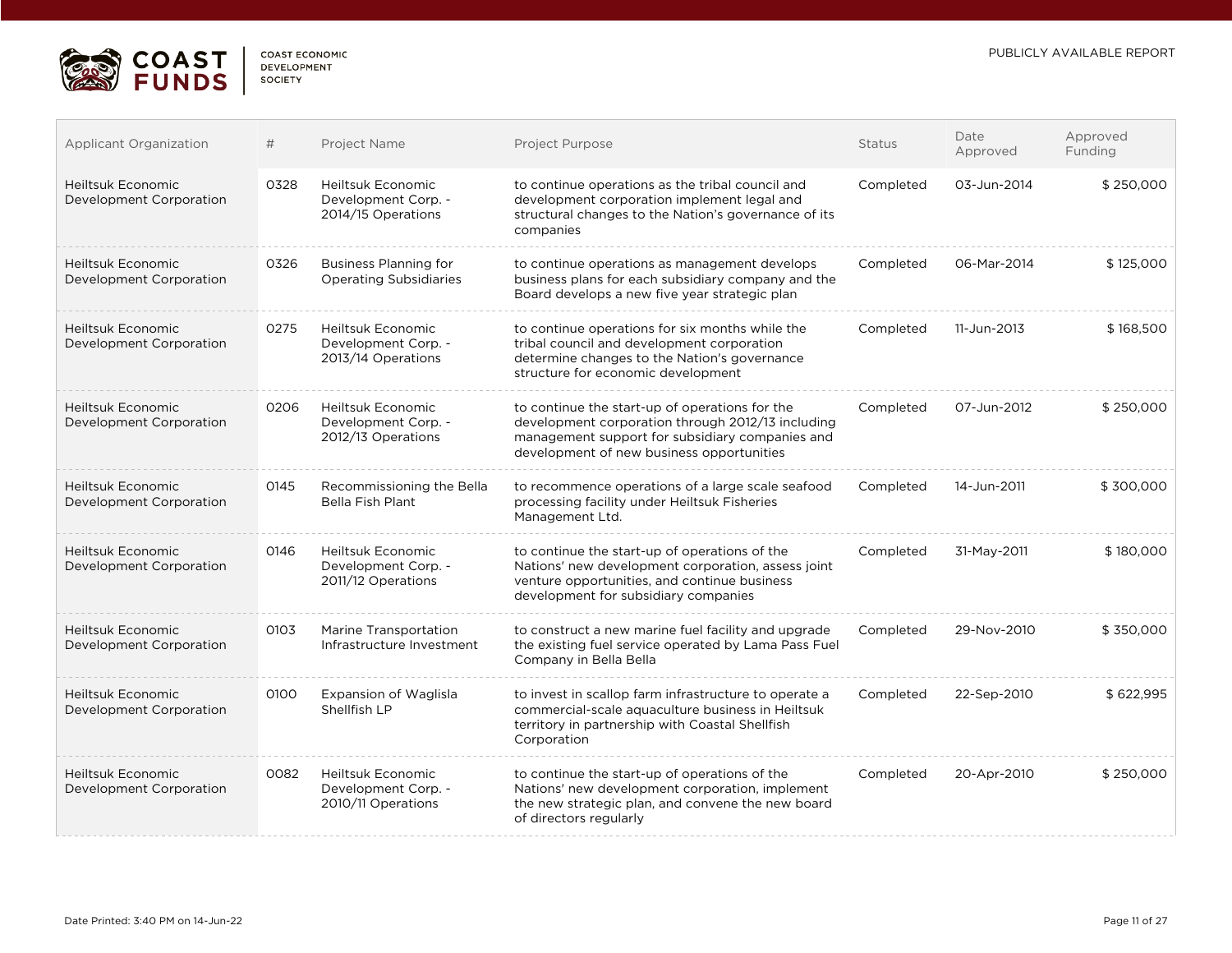

| COAST ECONOMIC     |  |
|--------------------|--|
| <b>DEVELOPMENT</b> |  |
| <b>SOCIETY</b>     |  |

. . . . .

| <b>Applicant Organization</b>                | #    | Project Name                                                                           | Project Purpose                                                                                                                                                                                                                                                                                                                                       | <b>Status</b> | Date<br>Approved | Approved<br>Funding |
|----------------------------------------------|------|----------------------------------------------------------------------------------------|-------------------------------------------------------------------------------------------------------------------------------------------------------------------------------------------------------------------------------------------------------------------------------------------------------------------------------------------------------|---------------|------------------|---------------------|
| Heiltsuk Economic<br>Development Corporation | 0049 | Start-up of Heiltsuk<br>Economic Development<br>Corporation                            | to transfer existing businesses under management<br>of the tribal council to the new development<br>corporation, to recruit a CEO, develop a strategic<br>plan, and to commence operations                                                                                                                                                            | Completed     | 22-Jan-2009      | \$367,330           |
| Heiltsuk Economic<br>Development Corporation | 0051 | Waglisla Shellfish LP - Pilot-<br>Scale Aquaculture Trials                             | to continue pilot-scale scallop farming trials for a<br>future commercial-scale aquaculture business in<br>Heiltsuk territory in partnership with Coastal<br>Shellfish Corporation                                                                                                                                                                    | Completed     | 22-Jan-2009      | \$50,000            |
| <b>Heiltsuk Tribal Council</b>               | 0724 | Acquisition of Shearwater<br>Marine Resort                                             | to acquire Widsten Holdings Inc., including a<br>generational investment by the Haíłzaqv Nation in<br>the acquisition of Shearwater Marine Ltd., a<br>prominent marina and resort encompassing 63 acres<br>on Denny Island along with investments that<br>develop Indigenous-led ecotourism as a key<br>component of its business model going forward | Active        | 02-Nov-2021      | \$450,000           |
| <b>Heiltsuk Tribal Council</b>               | 0308 | <b>Commercial Fisheries</b><br><b>Business Retention and</b><br><b>Expansion Pilot</b> | to support local and regional commercial fishing<br>operators under a one time business retention and<br>expansion pilot program                                                                                                                                                                                                                      | Completed     | 27-Nov-2013      | \$149,920           |
| <b>Heiltsuk Tribal Council</b>               | 0235 | Loan Loss Reserve Facility                                                             | to secure a commercial loan up to \$3,000,000 in<br>order to support ongoing capital investment and<br>operations of the Bella Bella Fish Plant                                                                                                                                                                                                       | Completed     | 14-Jun-2012      | \$350,000           |
| <b>Heiltsuk Tribal Council</b>               | 0034 | Collaborative Due Diligence<br>for an Area-Based Forestry<br>Tenure                    | to collaborate with three other Nations to jointly<br>conduct negotiations with the Province of BC for a<br>large area-based forestry tenure and to undertake<br>comprehensive due diligence for the acquisition of a<br>major tree farm license supply block                                                                                         | Completed     | 25-Jun-2009      | \$117,000           |
| <b>Homalco First Nation</b>                  | 0562 | Restructuring of Homalco<br>Wildlife Tours                                             | To restructure the cultural tourism program of<br>Homalco Wildlife Tours to improve its revenues and<br>create a more economically sustainable program<br>while supporting employment for Homalco<br>community members.                                                                                                                               | Completed     | 22-May-2018      | \$16,045            |
| <b>Homalco First Nation</b>                  | 0296 | Strategic Plan for Bute Inlet<br>Hydro Energy                                          | to develop a strategic plan for renewable energy<br>development within the Nation's traditional territory<br>surrounding Bute Inlet                                                                                                                                                                                                                   | Completed     | 03-Jun-2014      | \$88,582            |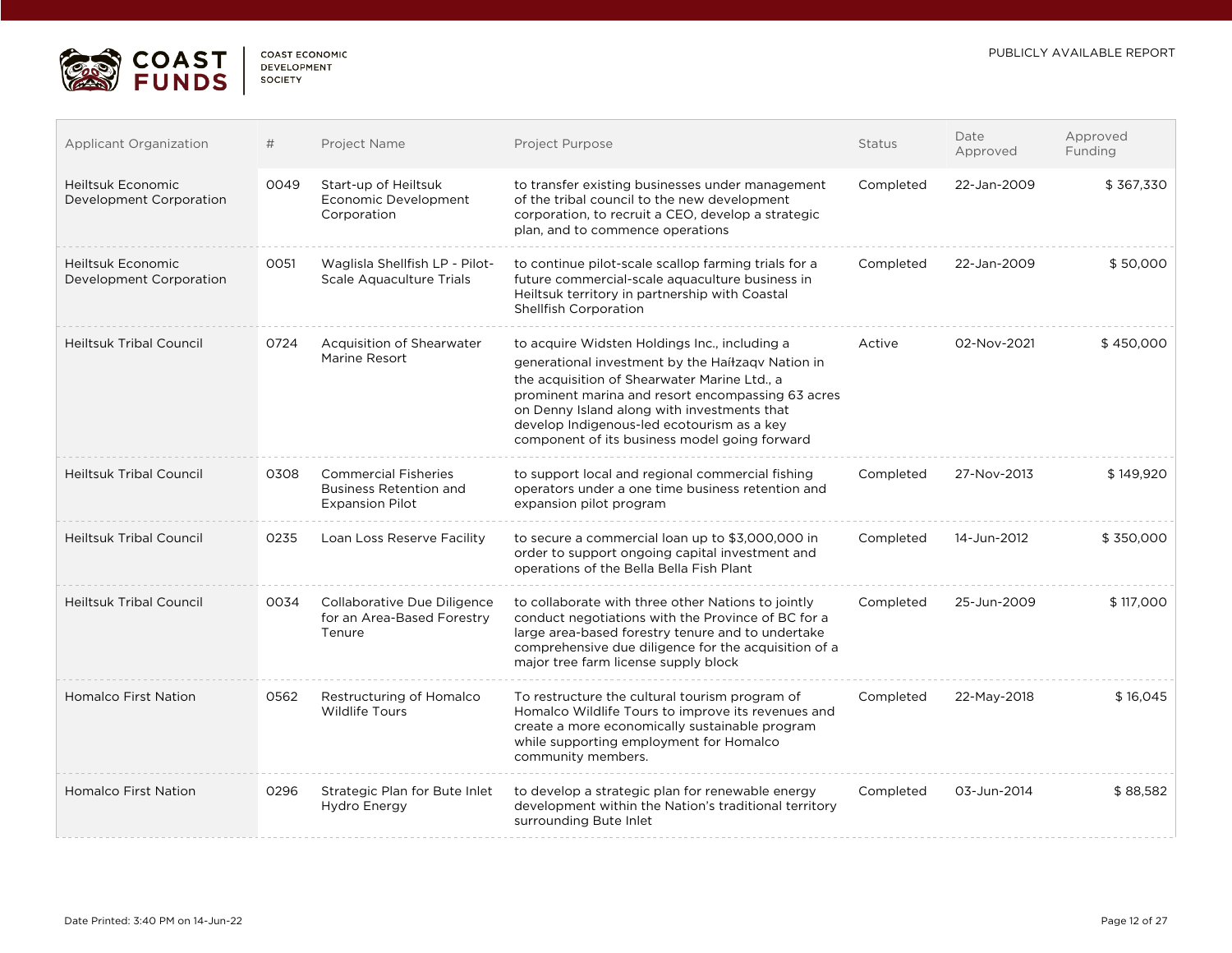

| COAST FCONOMIC     |  |
|--------------------|--|
| <b>DEVELOPMENT</b> |  |
| <b>SOCIETY</b>     |  |

| Applicant Organization      | #    | Project Name                                                             | Project Purpose                                                                                                                                                                                                                                                                                                                                        | <b>Status</b> | Date<br>Approved | Approved<br>Funding |
|-----------------------------|------|--------------------------------------------------------------------------|--------------------------------------------------------------------------------------------------------------------------------------------------------------------------------------------------------------------------------------------------------------------------------------------------------------------------------------------------------|---------------|------------------|---------------------|
| <b>Homalco First Nation</b> | 0144 | Homalco Wildlife Tours Inc.<br>- Ecotourism Expansion                    | to expand the Nation's seasonal grizzly bear viewing<br>operations in Bute Inlet by purchasing and branding<br>a new 24 passenger bus, developing marketing<br>materials, and investing in the Orford Orientation<br>Center                                                                                                                            | Completed     | 07-Jun-2012      | \$95,000            |
| <b>Homalco First Nation</b> | 0027 | Development of a<br>Comprehensive Community<br>Plan                      | to develop the Nation's comprehensive community<br>plan with a deep level of engagement with<br>community members including elders and youth                                                                                                                                                                                                           | Completed     | 15-Sep-2009      | \$25,000            |
| <b>Homalco First Nation</b> | 0041 | Ecotourism Program and<br>Orford Bay Hatchery<br>Development             | to redevelop the Orford Bay salmon hatchery facility<br>and to develop safety guidelines and tour protocols<br>for the Nation's grizzly bear viewing business in<br>Bute Inlet                                                                                                                                                                         | Completed     | 25-Jun-2009      | \$166,000           |
| Homalco Wildlife Tours Inc. | 0292 | Investment in Wildlife<br>Viewing and Cultural<br>Tourism Infrastructure | to invest in infrastructure that will support and<br>expand the Nation's new aboriginal cultural tourism<br>program in Bute Inlet that operates in partnership<br>with Sonora Resorts, I'hos Tours, and a number of<br>whale watching operators that expanded the<br>community-owned company's tourism season from<br>73 days to over 166 days in 2015 | Completed     | 16-Feb-2016      | \$110,000           |
| Homalco Wildlife Tours Inc. | 0396 | Spring/Summer Cultural<br><b>Tourism Expansion</b>                       | to launch an aboriginal cultural tourism program in<br>Bute Inlet in partnership with Sonora Resorts and<br>I'hos Tours that will double the length of the<br>community-owned company's tourism season                                                                                                                                                 | Completed     | 04-Mar-2015      | \$364,100           |
| K'ómoks First Nation        | 0280 | Food Safety Training for<br>Salish Seafoods LP                           | to provide Hazard Analysis Critical Control Point<br>(HACCP) training for seafood processing staff<br>employed by Salish Seafoods LP                                                                                                                                                                                                                   | Completed     | 11-Jun-2013      | \$2,685             |
| K'ómoks First Nation        | 0253 | Acquisition of a Comox<br><b>Valley Seafood Processing</b><br>Company    | to acquire an independent seafood processing<br>company to be operated by the Nation as Salish<br>Seafoods LP for processing shellfish, finfish, and<br>value-added smoked products                                                                                                                                                                    | Completed     | 12-Dec-2012      | \$402,735           |
| <b>Kitasoo Band Council</b> | 0540 | Klemtu Hydropower Plant<br><b>Expansion Plan</b>                         | to assess the viability of increasing the generation<br>capacity of the existing hydropower facility on<br>Baron Lake in order to meet the community's<br>increasing energy demand and curb the use of diesel<br>in power generation                                                                                                                   | Completed     | 06-Sep-2017      | \$34,365            |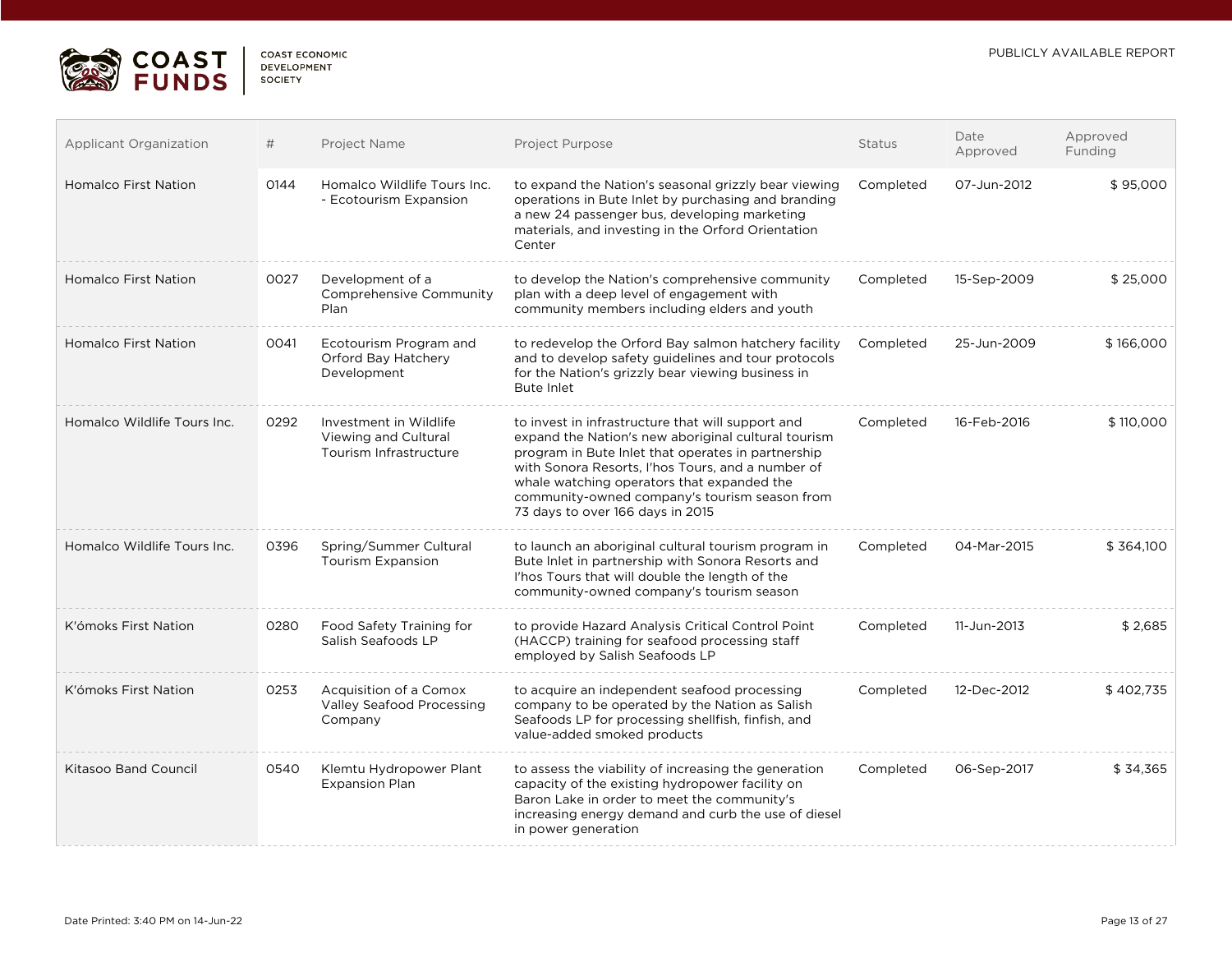

 $\mathcal{L}_{\mathcal{A}}$ 

| COAST FCONOMIC |  |
|----------------|--|
| DEVELOPMENT    |  |
| SOCIETY        |  |

| Applicant Organization             | #    | Project Name                                                                         | <b>Project Purpose</b>                                                                                                                                                                                                                                                                                                                 | <b>Status</b> | Date<br>Approved | Approved<br>Funding |
|------------------------------------|------|--------------------------------------------------------------------------------------|----------------------------------------------------------------------------------------------------------------------------------------------------------------------------------------------------------------------------------------------------------------------------------------------------------------------------------------|---------------|------------------|---------------------|
| <b>Kitasoo Band Council</b>        | 0459 | Stewardship Office and<br>Accommodations Complex<br>- Construction and Start-up      | to construct a new commercial office and<br>accommodations facility in Klemtu that will be<br>leased to Kitasoo/Xai'xais Integrated Resource<br>Authority, Spirit Bear Lodge, and Kitasoo Forestry<br>Ltd., supporting conservation, ecotourism, research,<br>and resource management initiatives throughout the<br>Nation's territory | Completed     | 14-Jun-2016      | \$1,250,000         |
| <b>Kitasoo Band Council</b>        | 0381 | Protecting and Registering<br>the Spirit Bear Trademark                              | to assert the Kitasoo/Xaixais Nations as the sole<br>holders of the Spirit Bear brand and to register the<br>Spirit Bear trademark in Canada                                                                                                                                                                                           | Completed     | 18-Nov-2014      | \$45,000            |
| <b>Kitasoo Band Council</b>        | 0245 | Expansion of Kitasoo<br>Seafoods Ltd. into Wild<br>Fisheries                         | to expand the Nation's existing salmon processing<br>facility in Klemtu to enable wild harvested seafood<br>processing of herring, spawn on kelp, sea<br>cucumbers, prawn, halibut and other species                                                                                                                                   | Completed     | 12-Dec-2012      | \$660,000           |
| <b>Kitasoo Band Council</b>        | 0036 | Collaborative Due Diligence<br>for an Area-Based Forestry<br>Tenure                  | to collaborate with three other Nations to jointly<br>conduct negotiations with the Province of BC for a<br>large area-based forestry tenure and to undertake<br>comprehensive due diligence for the acquisition of a<br>major tree farm license supply block                                                                          | Completed     | 25-Jun-2009      | \$78,000            |
| Kitasoo Band Store Ltd.            | 0711 | Kitasoo Band Store<br>Construction and Expansion                                     | to construct a new, expanded, and modernized retail<br>store to service the community of Klemtu, providing<br>a larger selection of goods, increased sales, and<br>additional employment opportunities to Klemtu<br>community members                                                                                                  | Active        | 31-Aug-2021      | \$460,953           |
| Kitasoo Development<br>Corporation | 0437 | Stewardship Office and<br><b>Accommodations Complex</b><br>- Predevelopment Planning | to undertake a comprehensive pre-development<br>phase that will enable Kitasoo/Xai'xais to tender a<br>request for proposals and raise funding to construct<br>and commence operations of a new Kitasoo/Xai'xais<br>Integrated Resource Authority stewardship office<br>and accommodations complex in Klemtu                           | Completed     | 17-Nov-2015      | \$25,000            |
| Kitasoo Development<br>Corporation | 0122 | <b>Expansion of Spirit Bear</b><br>Lodge                                             | to double the available accommodations and<br>expand guest services at Spirit Bear Lodge in<br>Klemtu and to undertake a targeted marketing<br>campaign offering high-end destination packages<br>internationally                                                                                                                      | Completed     | 29-Nov-2010      | \$727,000           |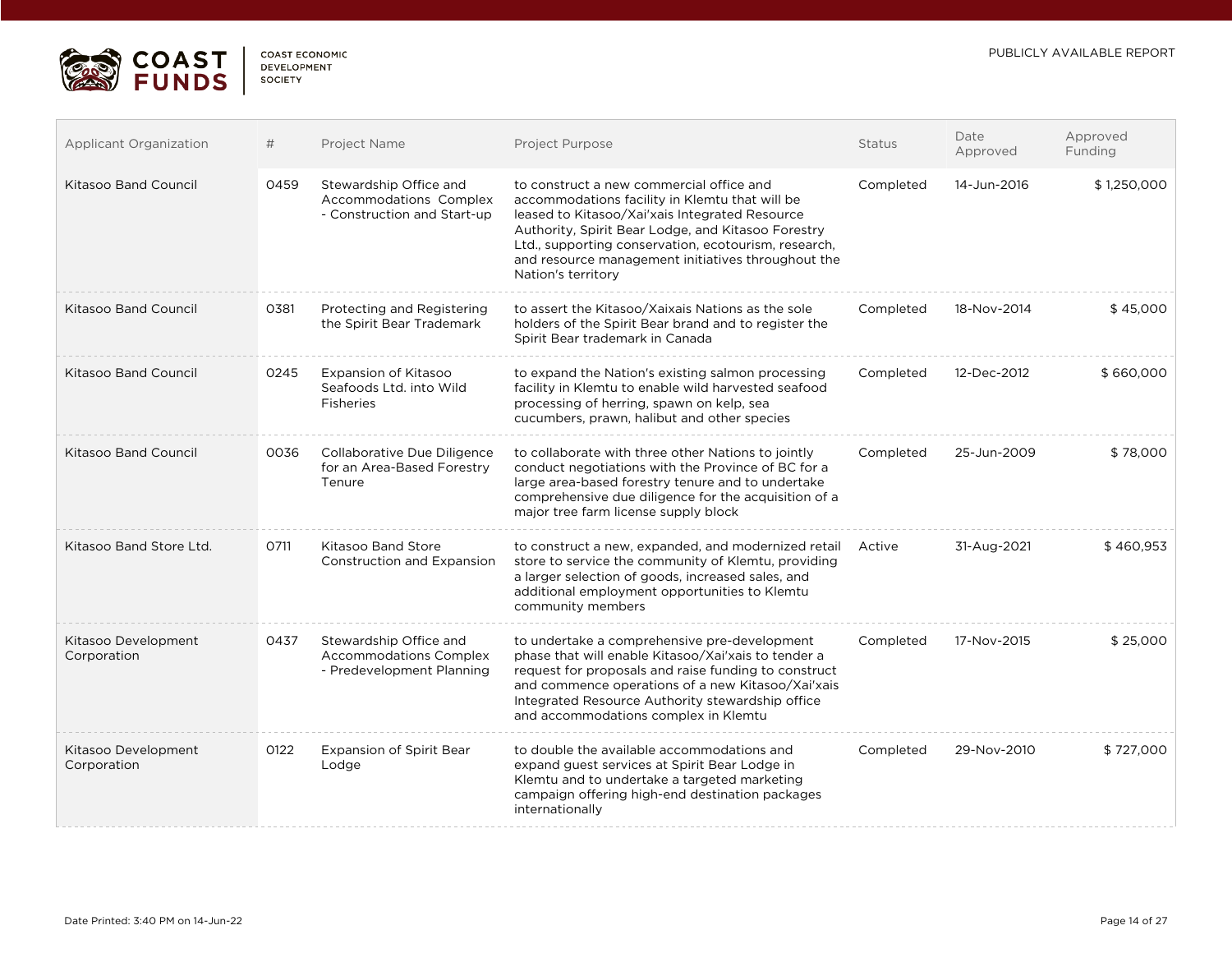

| COAST FCONOMIC     |  |
|--------------------|--|
| <b>DEVELOPMENT</b> |  |
| SOCIETY            |  |

| <b>Applicant Organization</b>                    | #    | Project Name                                                                  | Project Purpose                                                                                                                                                                                                                                                                                                                                            | <b>Status</b> | Date<br>Approved | Approved<br>Funding |
|--------------------------------------------------|------|-------------------------------------------------------------------------------|------------------------------------------------------------------------------------------------------------------------------------------------------------------------------------------------------------------------------------------------------------------------------------------------------------------------------------------------------------|---------------|------------------|---------------------|
| <b>Kitselas Band Council</b>                     | 0503 | Capital Improvements at<br>Kitselas Canyon National<br><b>Historic Site</b>   | to improve the revenue of the Kitselas Canyon<br>National Historic Site by making infrastructure<br>upgrades and aligning these upgrades with a new<br>marketing initiative connected to Canada's 150th<br>anniversary                                                                                                                                     | Completed     | 08-Mar-2017      | \$9,355             |
| Kitselas Band Council                            | 0010 | Development of Kitselas<br>Canyon National Historic<br>Site                   | to complete construction of major infrastructure<br>that directly enables cultural interpretive tours at<br>this national historic site in partnership with Parks<br>Canada                                                                                                                                                                                | Completed     | 23-Nov-2009      | \$226,089           |
| Kwikwasut'inuxw Haxwa'mis<br><b>First Nation</b> | 0673 | Gwa-yas-dums 200kW<br>Smart-grid Solar<br>Photovoltaics and Battery<br>Hybrid | to construct a new PV/storage system to displace<br>imported diesel fuel, reduce energy costs and avoid<br><b>GHG</b> emissions                                                                                                                                                                                                                            | Active        | 15-Nov-2021      | \$233,673           |
| Kwikwasut'inuxw Haxwa'mis<br><b>First Nation</b> | 0584 | Predevelopment of<br>Nawalakw Experience<br>Centre and Lodge - Phase 2        | to complete pre-development work to secure<br>necessary tenure and permit requirements for the<br>planned construction and operation of a new<br>cultural experience centre and lodge to be located<br>within Hunwadi/Ahnuhati-Bald Conservancy in Bond<br>Sound                                                                                           | Completed     | 21-May-2019      | \$45,000            |
| Kwikwasut'inuxw Haxwa'mis<br><b>First Nation</b> | 0577 | Predevelopemnt for<br>Nawalakw Experience<br>Centre and Lodge                 | to continue pre-development work initiated in 2018<br>towards securing necessary tenure and permit<br>requirements for the planned construction and<br>operation of a new wellness, cultural experience<br>centre, and lodge to be operated by the newly<br>formed Nawalakw Healing Society within<br>Hunwadi/Ahnuhati- Bald Conservancy in Bond<br>Sound. | Completed     | 03-Dec-2018      | \$36,500            |
| Kwikwasut'inuxw Haxwa'mis<br><b>First Nation</b> | 0246 | Gwa'yas'Dums Water Taxi<br>Start-up                                           | to finalize purchase of a marine transportation<br>vessel to commence operations for a water taxi and<br>tour business to Gwa'yas'dums on Gilford Island                                                                                                                                                                                                   | Completed     | 22-May-2014      | \$54,653            |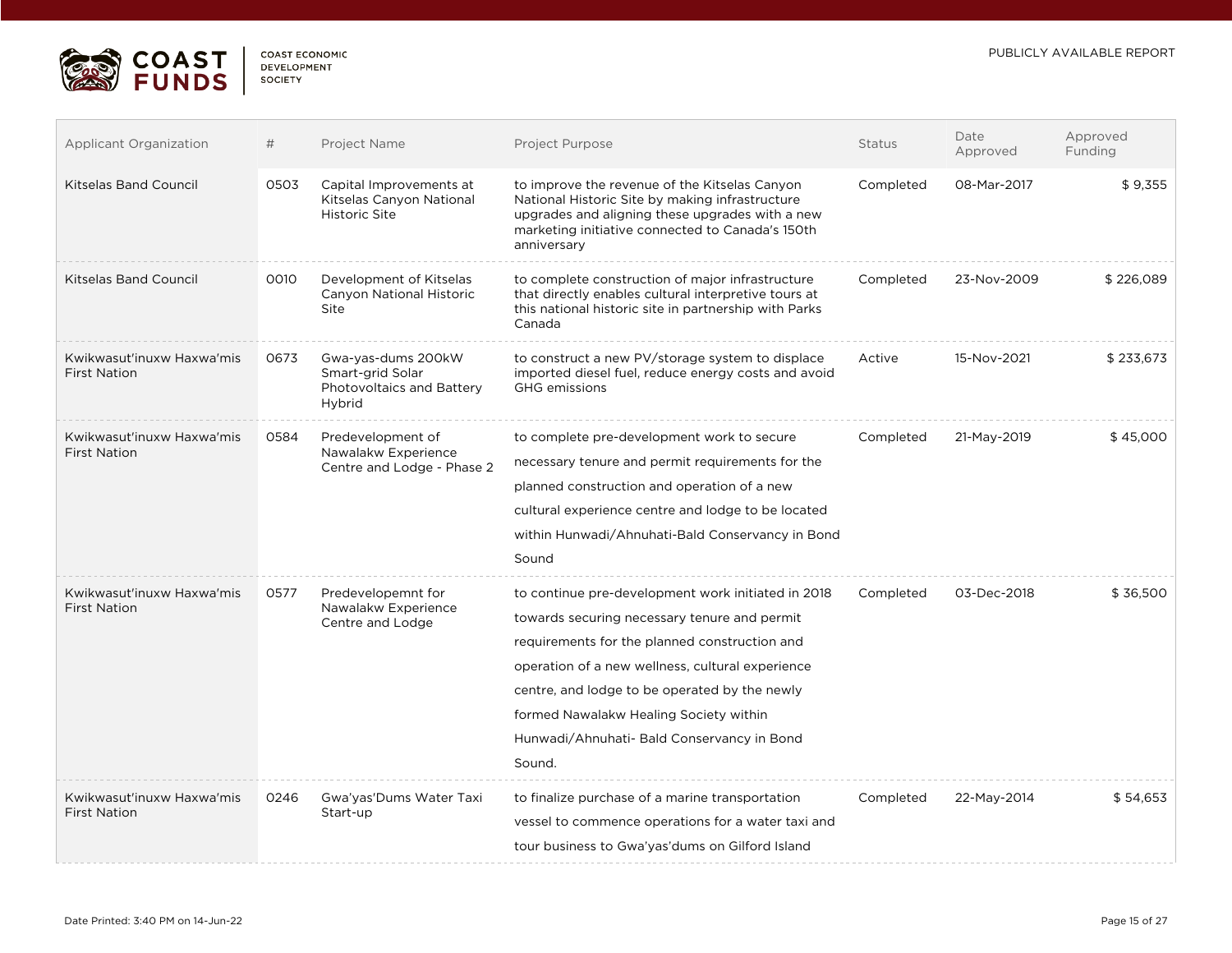

| <b>COAST ECONOMIC</b> |
|-----------------------|
| <b>DEVELOPMENT</b>    |
| <b>SOCIETY</b>        |

| <b>Applicant Organization</b> | #    | Project Name                                                                           | <b>Project Purpose</b>                                                                                                                                                                                                                                                                                                         | <b>Status</b> | Date<br>Approved | Approved<br>Funding |
|-------------------------------|------|----------------------------------------------------------------------------------------|--------------------------------------------------------------------------------------------------------------------------------------------------------------------------------------------------------------------------------------------------------------------------------------------------------------------------------|---------------|------------------|---------------------|
| Lax Kw'alaams Band            | 0438 | Smart Community High-<br>Speed Broadband<br>Infrastructure                             | to invest in high speed broadband internet<br>connectivity throughout the community of Lax<br>Kw'alaams (Port Simpson) to increase the<br>productivity of business operations, improve the<br>security of business information assets, and enable<br>online workforce development training capability for<br>community members | Completed     | 21-Sep-2015      | \$920,295           |
| Lax Kw'alaams Band            | 0255 | Operating Capital for Coast<br><b>Tsimshian Seafoods</b>                               | to provide working capital to bridge short-term<br>funding requirements and facilitate bank financing<br>during the start-up of the Nation's seafood<br>processing facility in Port Simpson                                                                                                                                    | Completed     | 06-Mar-2013      | \$250,000           |
| Lax Kw'alaams Band            | 0177 | Redevelopment and Start-<br>up of Coast Tsimshian<br>Seafoods                          | to invest in major infrastructure improvements to<br>restart operations of the Nation's seafood<br>processing facility in Port Simpson                                                                                                                                                                                         | Completed     | 27-Mar-2012      | \$1,250,000         |
| Lax Kw'alaams Band            | 0162 | <b>Acquisition of Commercial</b><br>Property in Prince Rupert                          | to purchase a centrally located commercial property<br>in downtown Prince Rupert and to consolidate the<br>Nation's operations at the facility                                                                                                                                                                                 | Completed     | 14-Jun-2011      | \$447,000           |
| Lax Kw'alaams Band            | 0153 | Expansion of H2O<br>Adventures Ltd.                                                    | to invest in equipment and marketing in order to<br>expand the business operations of the Nation's<br>whale, grizzly bear, and cultural ecotourism business                                                                                                                                                                    | Completed     | 31-May-2011      | \$90,000            |
| Lax Kw'alaams Band            | 0077 | Due Diligence for a<br><b>Commercial Property</b><br>Acquisition                       | to complete a market feasibility assessment for a<br>commercial real estate investment opportunity in<br>collaboration with the Metlakatla Nation                                                                                                                                                                              | Completed     | 30-Mar-2010      | \$7,600             |
| Lax Kw'alaams Band            | 0009 | Acquisition of an<br><b>Ecotourism Company</b>                                         | to acquire H2O Adventures Ltd. and to operate<br>cultural tourism and whale and grizzly bear tours<br>based from Prince Rupert                                                                                                                                                                                                 | Completed     | 23-Nov-2009      | \$130,000           |
| Lax Kw'alaams Band            | 0052 | <b>Coast Tsimshian Mariculture</b><br>Ltd. - Continued Pilot-Scale<br>Trials           | to continue the pilot-scale scallop farm, finalize the<br>corporate structure of the regional shellfish<br>initiative, and transition to full-scale operations by<br>October 2009                                                                                                                                              | Completed     | 25-Jun-2009      | \$50,000            |
| Lax Kw'alaams Band            | 0043 | <b>Coast Tsimshian Mariculture</b><br>Ltd. - Pilot-Scale Scallop<br><b>Farm Trials</b> | to continue pilot-scale scallop farming trials for a<br>future commercial-scale aquaculture business in Lax<br>Kw'alaams territory in partnership with Coastal<br>Shellfish Corporation                                                                                                                                        | Completed     | 22-Jan-2009      | \$50,000            |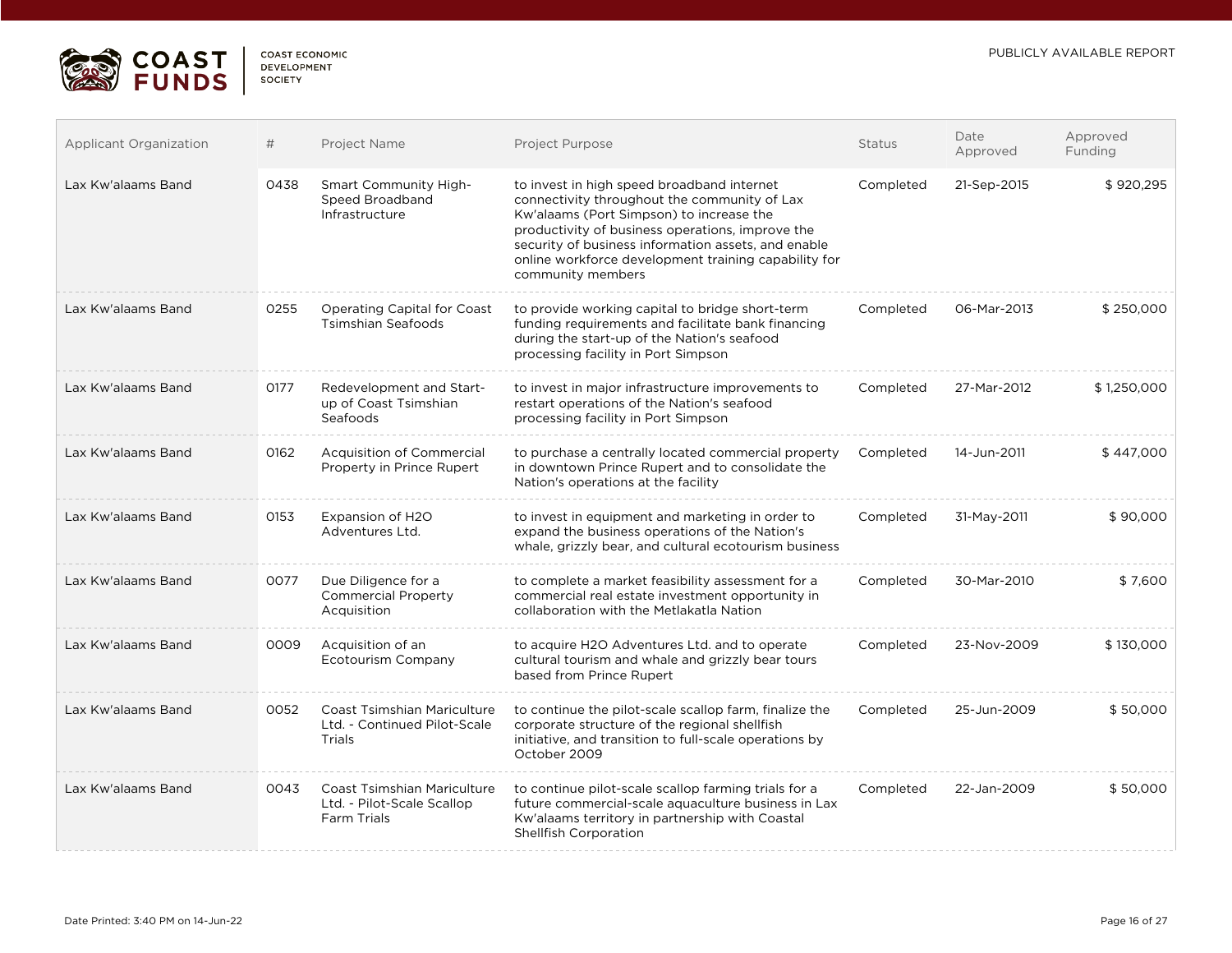

 $\overline{\mathcal{L}^{\mathcal{A}}(\mathcal{A})}$ 

| <b>COAST ECONOMIC</b> |
|-----------------------|
| <b>DEVELOPMENT</b>    |
| SOCIETY               |

| <b>Applicant Organization</b>              | #    | Project Name                                                                | Project Purpose                                                                                                                                                                                                                                                                                                                                                                                                                                         | Status    | Date<br>Approved | Approved<br>Funding |
|--------------------------------------------|------|-----------------------------------------------------------------------------|---------------------------------------------------------------------------------------------------------------------------------------------------------------------------------------------------------------------------------------------------------------------------------------------------------------------------------------------------------------------------------------------------------------------------------------------------------|-----------|------------------|---------------------|
| Lax Kw'alaams Business<br>Development Ltd. | 0598 | Coast Tsimshian Fish Plant -<br>Infrastructure<br>Improvements              | to invest in infrastructure improvements of the<br>Coast Tsimshian Fish Plant to support local fishers<br>and seafood processing employees in the<br>community and to save costs on annual<br>maintenance                                                                                                                                                                                                                                               | Active    | 02-Dec-2019      | \$578,279           |
| Louisa and Budgets Shop                    | 0472 | Rivers Inlet Grocery and<br><b>Bakery Expansion</b>                         | to invest in modern energy-efficient equipment,<br>remodel the facility, and provide working capital for<br>the continued operations of Rivers Inlet's sole<br>grocery store and bakery under new ownership                                                                                                                                                                                                                                             | Active    | 24-May-2016      | \$65,686            |
| Mamalilikulla First Nation                 | 0419 | <b>Expansion of Adventures</b><br>Village Island - Season 3                 | to support core operations of Qwe'Qwa'Sot'Em<br>Tourism Ltd. as the community-owned company<br>completes its start-up phase, expanding its cultural<br>and eco-tour operations based on Compton and<br>Village Island                                                                                                                                                                                                                                   | Completed | 03-Jun-2015      | \$125,269           |
| Mamalilikulla First Nation                 | 0367 | Ecotourism Vessel Upgrade                                                   | to invest in a critical marine transportation upgrade<br>that will improve clients' experience and the overall<br>safety and reliability of Adventures Village Island<br>operations                                                                                                                                                                                                                                                                     | Completed | 22-Sep-2014      | \$61,500            |
| Mamalilikulla First Nation                 | 0320 | Start-up of Adventures<br>Village Island - Season 2                         | to enhance visitor accommodations, purchase<br>equipment for cultural and eco-tours, and to<br>enhance sales and marketing efforts for the business<br>based on Compton and Village Island                                                                                                                                                                                                                                                              | Completed | 03-Jun-2014      | \$175,500           |
| Mamalilikulla First Nation                 | 0257 | Start-up of Adventures<br>Village Island                                    | to commence operations and establish a<br>governance structure for a new Nation owned and<br>operated cultural and ecotourism company with<br>traditional cabins on Compton Island                                                                                                                                                                                                                                                                      | Completed | 06-Mar-2013      | \$170,000           |
| Mamalilikulla First Nation                 | 0204 | Tourism Infrastructure<br>Construction on Compton<br>Island                 | to construct a Kwakwaka'wakw culturally themed<br>base camp of six small big house for the start-up of<br>eco-friendly aboriginal cultural tourism operations                                                                                                                                                                                                                                                                                           | Completed | 07-Jun-2012      | \$143,433           |
| Metlakatla Development<br>Corporation      | 0501 | Coastal Shellfish<br>Corporation - Scallop Farm<br>Infrastructure Expansion | to further Metlakatla First Nation's development of a<br>shellfish aquaculture industry on the North Coast<br>through Coastal Shellfish LP by acquiring and<br>refitting a specialized vessel for working on<br>subsurface scallops longlines, seeding juvenile<br>scallops, sorting and harvesting mature scallops in<br>order to expand the farming operations, provide<br>additional employment opportunities, and increase<br>scallop sales revenue | Active    | 26-Feb-2019      | \$175,044           |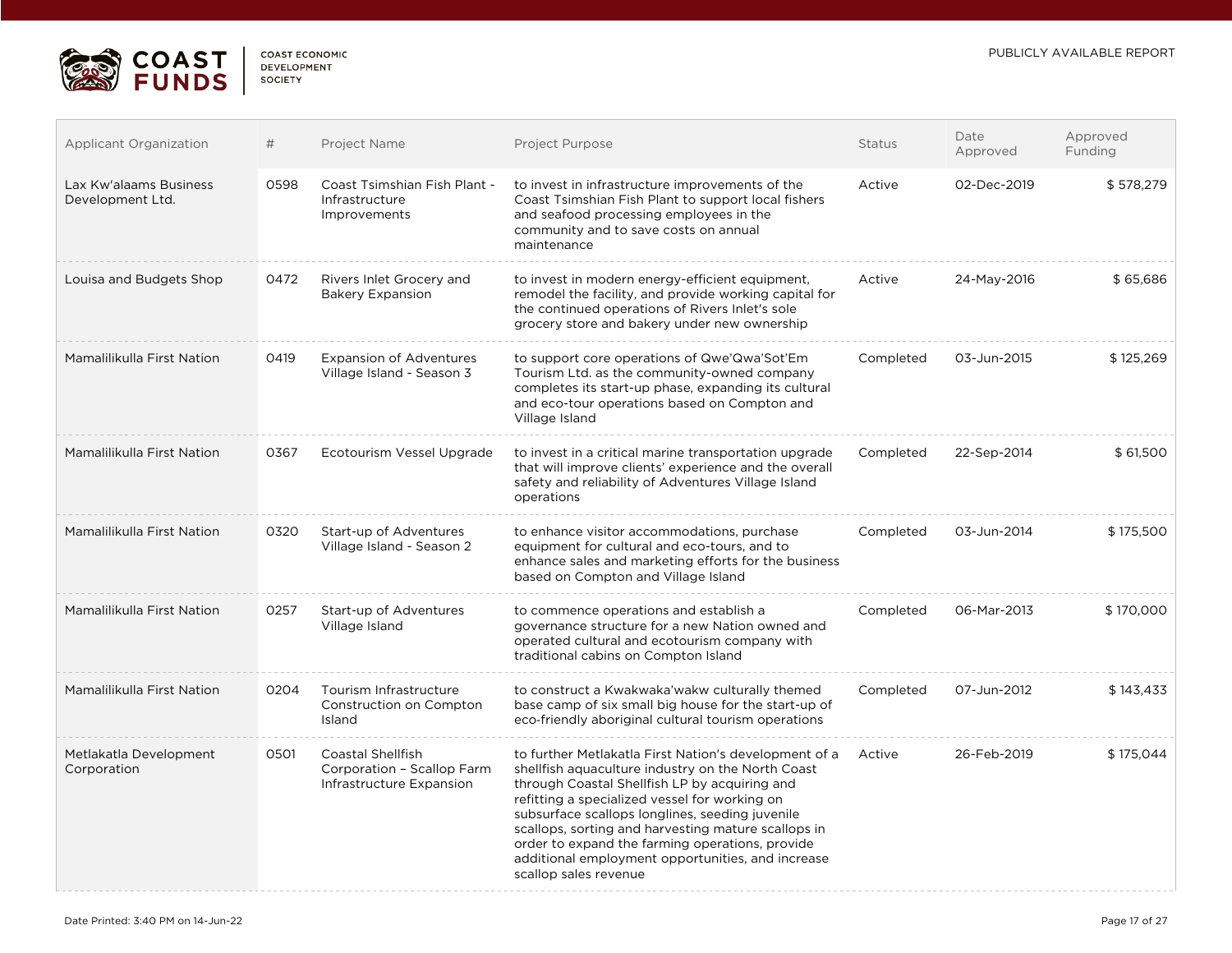

| COAST FCONOMIC     |  |
|--------------------|--|
| <b>DEVELOPMENT</b> |  |
| <b>SOCIETY</b>     |  |

| <b>Applicant Organization</b>         | #    | Project Name                                                                       | Project Purpose                                                                                                                                                                                                                     | Status    | Date<br>Approved | Approved<br>Funding |
|---------------------------------------|------|------------------------------------------------------------------------------------|-------------------------------------------------------------------------------------------------------------------------------------------------------------------------------------------------------------------------------------|-----------|------------------|---------------------|
| Metlakatla Development<br>Corporation | 0278 | Investment in and<br>Restructuring of Coastal<br>Shellfish Corp.                   | to take a majority interest in a shellfish corporation<br>as part of a restructuring that will consolidate<br>scallop hatchery and farm operations within a single,<br>integrated business model located in Metlakatla<br>territory | Completed | 30-Sep-2013      | \$1,500,000         |
| Metlakatla Development<br>Corporation | 0228 | Investment in Coastal<br>Shellfish Corporation                                     | to invest in scallop hatchery, nursery, and farm<br>infrastructure to advance commercialization of<br>Coastal Shellfish Corporation's operations in<br>Metlakatla territory                                                         | Completed | 02-May-2012      | \$200,000           |
| Metlakatla Development<br>Corporation | 0098 | Pilot-Scale Scallop Farm<br>Trials                                                 | to advance pilot-scale scallop farming trials for a<br>future commercial-scale aquaculture business in<br>Metlakatla territory in partnership with Coastal<br>Shellfish Corporation                                                 | Completed | 22-Sep-2010      | \$462,000           |
| Metlakatla Development<br>Corporation | 0073 | Due Diligence for a<br><b>Commercial Property</b><br>Acquisition                   | to complete a market feasibility assessment for a<br>commercial real estate investment opportunity in<br>collaboration with the Lax Kw'alaams Nation                                                                                | Completed | 30-Mar-2010      | \$7,600             |
| Metlakatla Development<br>Corporation | 0046 | Canoe Quest Cultural<br>Tourism and Rediscovery<br>Program                         | to design and build the world's largest North Coast<br>First Nation traditional-style canoe and to construct<br>transportation infrastructure to operate canoe tours<br>based in Prince Rupert                                      | Completed | 04-May-2009      | \$127,875           |
| Metlakatla Governing Council          | 0412 | <b>Commercial-Scale Conifer</b><br><b>Essential Oils Manufacturing</b><br>Facility | to establish the first commercial partnership<br>between the Tsimshian and Nisga'a Nations to<br>manufacture conifer essential oils at a new<br>commercial-scale facility in Prince Rupert                                          | Completed | 02-Jun-2015      | \$100,000           |
| Metlakatla Governing Council          | 0266 | Pilot-Scale Conifer Essential<br>Oils Manufacturing Facility                       | to establish production methods and to produce<br>high quality conifer essential oils for sale to local<br>customers and distribution to an aromatherapy<br>partner                                                                 | Completed | 11-Jun-2013      | \$108.285           |
| Metlakatla Governing Council          | 0272 | <b>Operations and Marketing</b><br>for the Metlakatla<br><b>Wilderness Trail</b>   | to support start-up and marketing costs over three<br>years for this new wilderness tourism experience<br>that follows the forested shoreline of the Tsimshian<br>Peninsula from Metlakatla village                                 | Completed | 11-Jun-2013      | \$148,302           |
| Nanwakolas Council Society            | 0183 | Regional Economic<br>Development<br>Implementation                                 | to work closely with member First Nations to<br>implement the completed regional economic<br>development strategy by focusing on specific sector<br>opportunities that are priorities for development                               | Completed | 27-Sep-2011      | \$239,637           |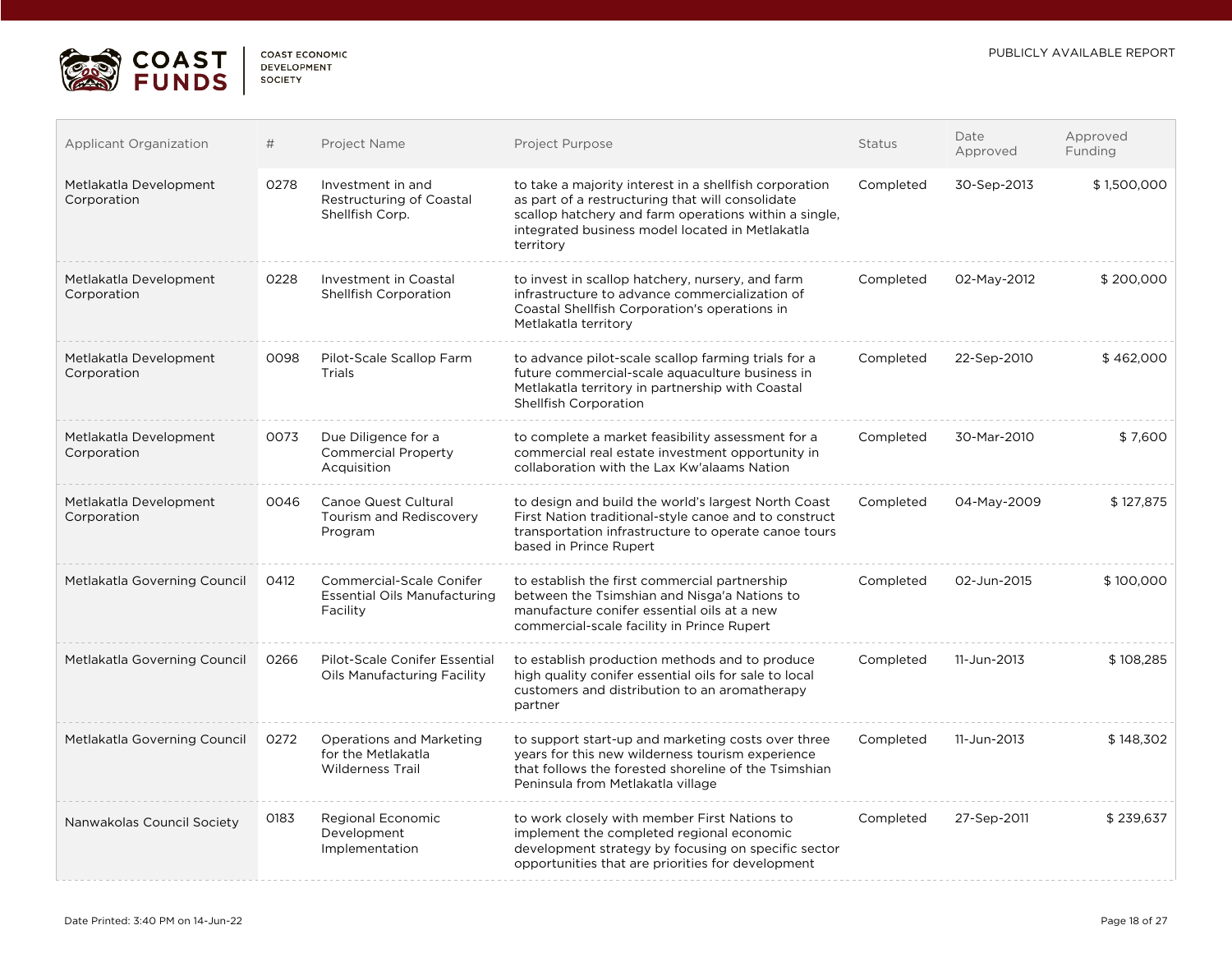

| <b>COAST ECONOMIC</b> |
|-----------------------|
| <b>DEVELOPMENT</b>    |
| SOCIETY               |
|                       |

| Applicant Organization         | #    | Project Name                                                                   | Project Purpose                                                                                                                                                                                                                                                                                                                                                                                                                                                 | <b>Status</b> | Date<br>Approved | Approved<br>Funding |
|--------------------------------|------|--------------------------------------------------------------------------------|-----------------------------------------------------------------------------------------------------------------------------------------------------------------------------------------------------------------------------------------------------------------------------------------------------------------------------------------------------------------------------------------------------------------------------------------------------------------|---------------|------------------|---------------------|
| Nanwakolas Council Society     | 0127 | Regional Economic<br>Development Strategy -<br><b>Priority Sector Analysis</b> | to expand the scope of economic research and<br>analysis focusing on forestry, tourism and energy for<br>a multi-sector regional economic development<br>strategy                                                                                                                                                                                                                                                                                               | Completed     | 29-Nov-2010      | \$44,621            |
| Nanwakolas Council Society     | 0067 | Regional Economic<br>Development Strategy -<br>Planning                        | to develop a comprehensive multi-sector economic<br>development strategy to increase its member First<br>Nations' economic share of commercial activities in<br>the region                                                                                                                                                                                                                                                                                      | Completed     | 15-Sep-2009      | \$140,894           |
| Nisga'a Village of Laxgalts'ap | 0137 | Reorganization of<br>Laxgalts'ap Forest<br>Company                             | to undertake a number of economic development<br>capacity building initiatives including reorganization<br>of the community-owned forestry company,<br>preparation for the Northwest Transmission Line,<br>and a human resources development plan                                                                                                                                                                                                               | Completed     | 02-Nov-2011      | \$250,000           |
| Nisga'a Lisims Government      | 0575 | Start-up of Nisga'a Tourism<br>Corporation                                     | to invest in the start-up of Nisga'a Tourism<br>Corporation to serve as a destination marketing<br>organization for the Nass Valley that operates pre-<br>packaged Indigenous cultural tourism experiences<br>marketed to an international audience; the new<br>company's Circle Tours are designed to drive<br>business for local entrepreneurs, HII Goothl Wilp-<br>Adokshl Nisga'a (the Nisga'a Museum), the<br>community-owned Vetter Falls Lodge, and more | Active        | 26-Feb-2019      | \$200,000           |
| Nisga'a Lisims Government      | 0417 | Hlgu Isgwit Hot Springs<br>Development                                         | to invest in the development of Higu Isgwit Hot<br>Springs that will support tourism in the Nass Valley<br>and provide visitors with a cultural and social<br>experience of the territory                                                                                                                                                                                                                                                                       | Completed     | 29-Aug-2016      | \$100,000           |
| Nisga'a Lisims Government      | 0447 | Vetter Falls Lodge<br>Infrastructure Investment<br>and Start-up                | to invest in significant infrastructure upgrades and<br>to provide initial operating capital for the<br>revitalization and start-up of Vetter Falls Lodge in<br>order to provide a base for the Nisga'a Nation to<br>develop cultural and eco-tourism experiences in the<br>Nass Region as well as to add accommodation in the<br>region for contractors and business travellers                                                                                | Completed     | 07-Mar-2016      | \$541,695           |
| Nisga'a Lisims Government      | 0293 | Predevelopment for Vetter<br>Falls Lodge                                       | to complete an environmental assessment for a<br>proposed transmission line connecting Vetter Falls<br>Lodge to the provincial power grid in Gitlaxt'aamiks                                                                                                                                                                                                                                                                                                     | Completed     | 22-Sep-2014      | \$38,335            |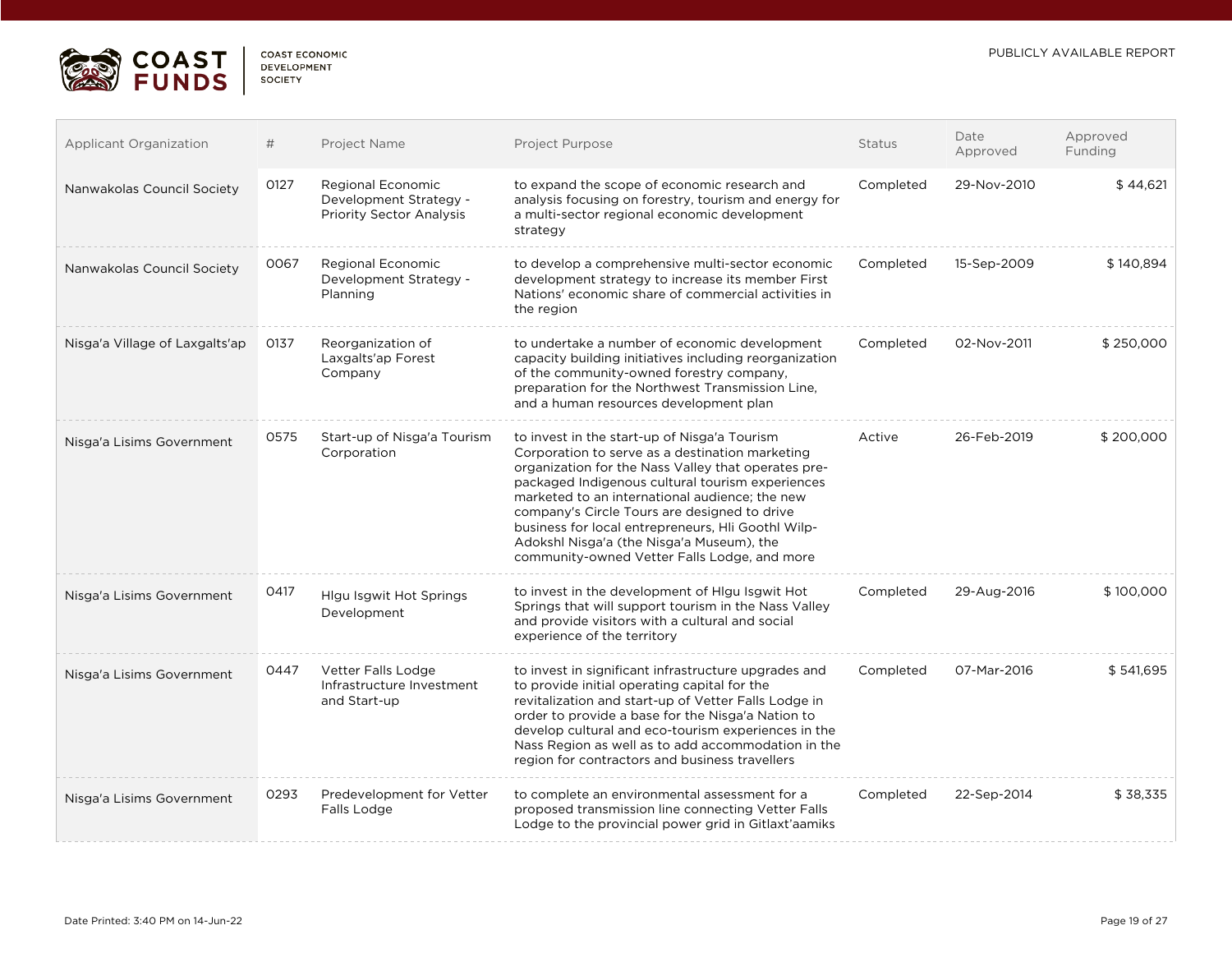

| COAST FCONOMIC |
|----------------|
| DEVELOPMENT    |
| SOCIETY        |

| <b>Applicant Organization</b>                           | #    | Project Name                                                        | Project Purpose                                                                                                                                                                                                                                                                                                                                    | <b>Status</b> | Date<br>Approved | Approved<br>Funding |
|---------------------------------------------------------|------|---------------------------------------------------------------------|----------------------------------------------------------------------------------------------------------------------------------------------------------------------------------------------------------------------------------------------------------------------------------------------------------------------------------------------------|---------------|------------------|---------------------|
| Nisga'a Lisims Government                               | 0365 | Nisga'a Cultural Journey<br>Marketing Initiative                    | to invest in the development of a cultural journey<br>tourism marketing and infrastructure project that<br>will provide visitors to the Nass Valley with cultural,<br>social, and geographic interpretation of the Nisga'a<br>Nation and its territories                                                                                           | Completed     | 22-Sep-2014      | \$37,860            |
| Nisga'a Lisims Government                               | 0091 | Development of a Long-<br>Term Economic<br>Development Strategy     | to develop a long-term year economic development<br>strategy for the Nisga'a Nation including<br>implementing the plan in conjunction with a new<br>capacity building platform                                                                                                                                                                     | Completed     | 29-Nov-2010      | \$56,125            |
| Nisga'a Village of Gingolx                              | 0496 | Improvements to Boat<br>Launch and Wharf<br>Infrastructure          | To invest in infrastructure to improve the primary<br>boat launch and wharf with access to Portland Inlet<br>and to establish a new fee structure for moorage<br>and improved dock services that will maintain and<br>expand commercial activity from fishing charter<br>operators, ecotourism guides and retail businesses<br>in Gingolx Village. | Completed     | 13-Nov-2018      | \$125,000           |
| Nisga'a Village of<br>Gitwinksihlkw                     | 0327 | Welcome House<br>Construction & Start-Up                            | to construct a Welcome House Café and to enter<br>into a multi-year lease agreement with a Nisga'a<br>entrepreneur, Nyce Creations and Gifts, to operate<br>the new restaurant and retail business                                                                                                                                                 | Completed     | 18-Nov-2014      | \$250,000           |
| North Coast Skeena First<br>Nations Stewardship Society | 0693 | <b>Strategic Planning Update</b>                                    | to strengthen governance practices by engaging<br>member First Nations to identify strategic priorities<br>for regional resource management and sustainable<br>economic development                                                                                                                                                                | Completed     | 23-Feb-2021      | \$13,069            |
| North Coast Skeena First<br>Nations Stewardship Society | 0550 | Strategic Planning and<br>Governance Update                         | to strengthen governance practices by engaging<br>member First Nations to identify strategic priorities<br>for regional resource management and sustainable<br>economic development and updating the Society's<br>bylaws to comply with the new BC Societies Act                                                                                   | Completed     | 15-Nov-2017      | \$27,300            |
| North Coast Skeena First<br>Nations Stewardship Society | 0548 | <b>Commercial Marine-based</b><br>Salmon Fishery Pilot<br>Expansion | to conduct monitoring, validation, and analysis of<br>the expansion of a First Nations economic salmon<br>fishery in 2018 with North Coast Skeena member<br>Nations, representing an increase in the ownership<br>of the salmon fishery by local First Nations                                                                                     | Active        | 15-Nov-2017      | \$53,950            |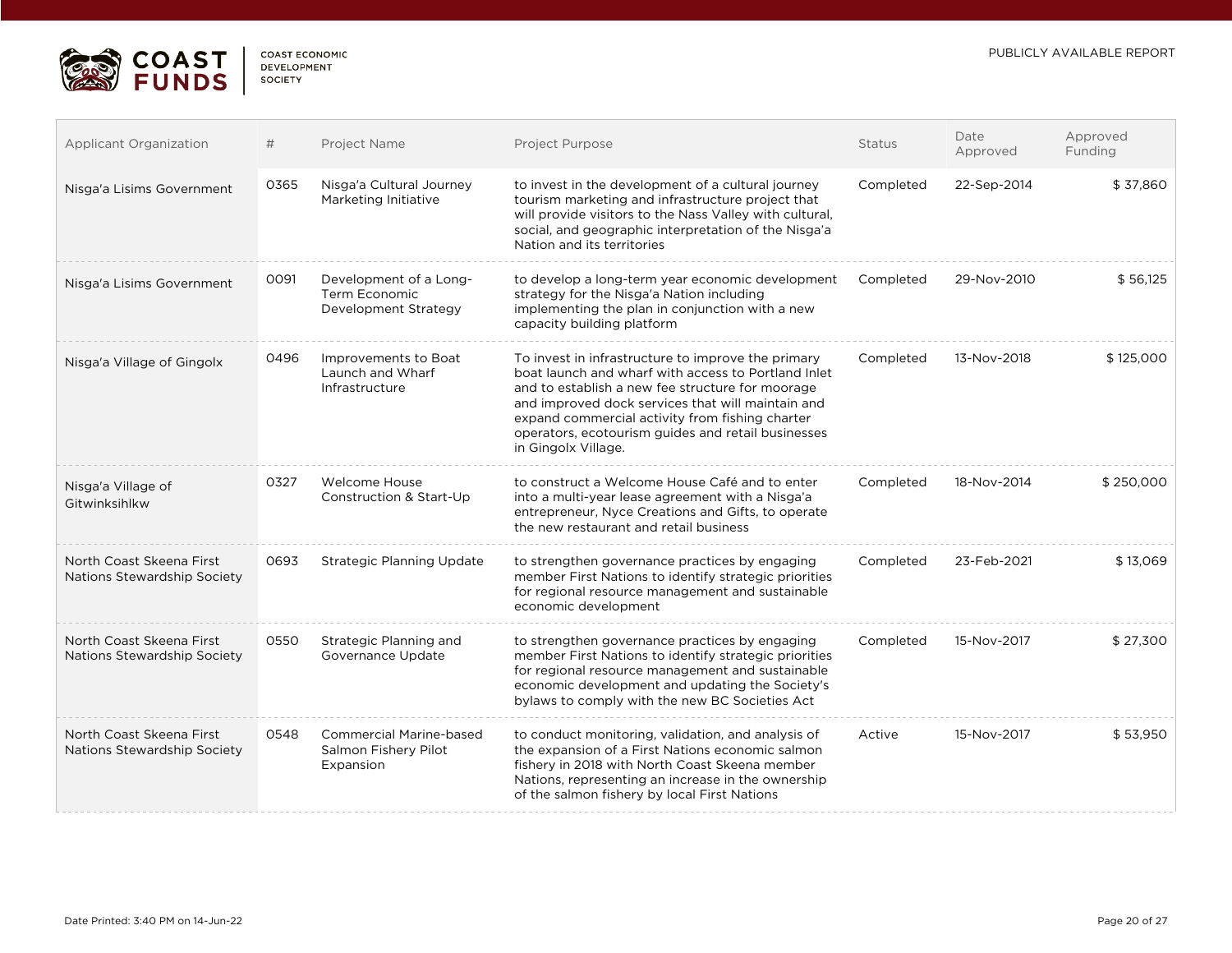

| <b>COAST ECONOMIC</b> |
|-----------------------|
| <b>DEVELOPMENT</b>    |
| <b>SOCIETY</b>        |

| <b>Applicant Organization</b>                           | #    | Project Name                                                                   | Project Purpose                                                                                                                                                                                                                                                                                                                                                                   | Status    | Date<br>Approved | Approved<br>Funding |
|---------------------------------------------------------|------|--------------------------------------------------------------------------------|-----------------------------------------------------------------------------------------------------------------------------------------------------------------------------------------------------------------------------------------------------------------------------------------------------------------------------------------------------------------------------------|-----------|------------------|---------------------|
| North Coast Skeena First<br>Nations Stewardship Society | 0473 | <b>Commercial Marine-based</b><br>Skeena River Sockeye<br>Salmon Fishery Pilot | to conduct a monitoring, validation, and analysis<br>pilot project for a First Nations economic sockeye<br>salmon fishery with North Coast Skeena member<br>Nation salmon fishers in the marine approach waters<br>to the Skeena River, representing a historic step<br>towards increased ownership of the salmon fishery<br>by local First Nations                               | Completed | 24-May-2016      | \$10,000            |
| North Coast Skeena First<br>Nations Stewardship Society | 0150 | Strategic Planning and<br>Organizational<br>Development                        | to engage member First Nations to identify priorities<br>for regional resource management and sustainable<br>economic development in the North Coast region.<br>informing a new strategic plan for the organization                                                                                                                                                               | Completed | 14-Jun-2011      | \$22,493            |
| <b>Nuxalk Development</b><br>Corporation                | 0302 | Nuxalk Development<br>Corporation - 2014<br>Operations                         | to support ongoing operations of the development<br>corporation while focusing on value-added wood<br>processing, integrated fisheries, and development of<br>the agricultural sector in Bella Coola                                                                                                                                                                              | Completed | 20-Nov-2013      | \$333,337           |
| Nuxalk Development<br>Corporation                       | 0178 | <b>Restructuring Nuxalk</b><br>Development Corporation                         | to develop a comprehensive business plan for the<br>development corporation, restructure the<br>organization and recruit a board of directors, and to<br>partner with UBC on forest sector research                                                                                                                                                                               | Completed | 12-Dec-2012      | \$418.713           |
| <b>Nuxalk Nation</b>                                    | 0564 | Nuxalk Longhouse<br><b>Restaurant and Gift House</b><br>Construction - Phase 2 | To complete the second phase of construction for<br>the new restaurant that is located in the centre of<br>Bella Coola that will be leased to a local<br>entrepreneur and will also showcase Nuxalk culture.<br>attract tourism, and provide employment and<br>training opportunities to Nuxalk community<br>members                                                              | Active    | 22-May-2018      | \$249,280           |
| <b>Nuxalk Nation</b>                                    | 0555 | Concrete Batching Plant<br>Infrastructure & Start-up                           | To invest in the infrastructure and start-up of a new<br>concrete batching plant in Bella Coola that will<br>provide cost savings on construction projects and<br>employment and training opportunities to Nuxalk<br>community members.                                                                                                                                           | Active    | 22-May-2018      | \$490,000           |
| <b>Nuxalk Nation</b>                                    | 0461 | Longhouse Cabins on the<br>Bella Coola River -<br>Construction and Start-up    | To expand the recently acquired Bella Coola Motel<br>by building 10 unique, longhouse inspired cabins<br>along the Bella Coola River; the cabins will capitalize<br>on Nuxalk Nation's expanding hospitality industry -<br>including the nearby longhouse restaurant, and<br>capture the increase in visitor traffic expected from<br>the return of ferry service in Bella Coola. | Active    | 27-Feb-2018      | \$490,000           |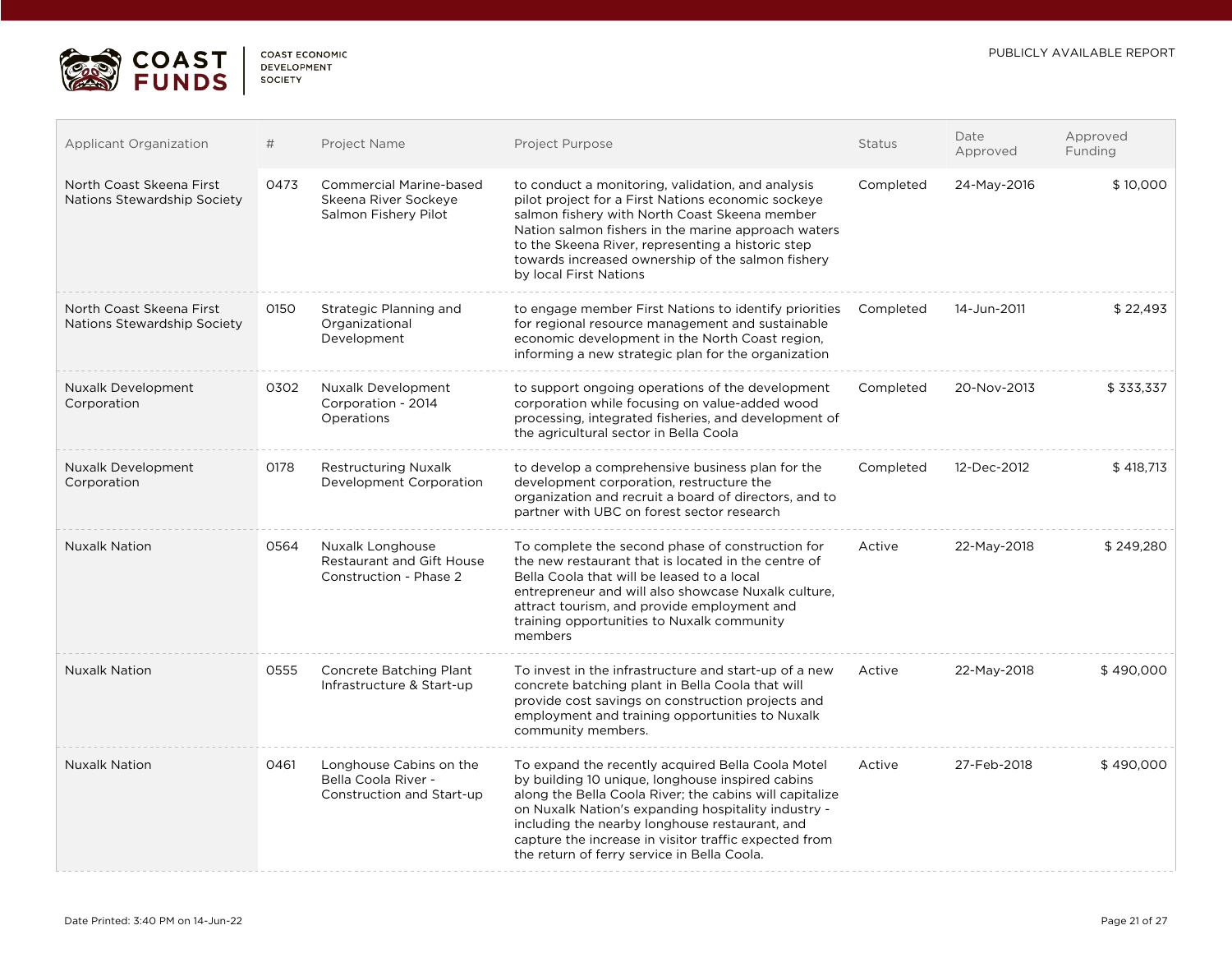

| <b>COAST ECONOMIC</b> |  |
|-----------------------|--|
| DEVELOPMENT           |  |
| <b>SOCIETY</b>        |  |

| <b>Applicant Organization</b> | #    | Project Name                                                                      | Project Purpose                                                                                                                                                                                                                                                                       | <b>Status</b> | Date<br>Approved | Approved<br>Funding |
|-------------------------------|------|-----------------------------------------------------------------------------------|---------------------------------------------------------------------------------------------------------------------------------------------------------------------------------------------------------------------------------------------------------------------------------------|---------------|------------------|---------------------|
| <b>Nuxalk Nation</b>          | 0510 | Nuxalk Longhouse<br>Restaurant Start-up and<br>Training                           | to start a new restaurant in Bella Coola that will<br>showcase Nuxalk culture, invest in a local<br>entrepreneur and provide employment and skills<br>training for community members seeking<br>employment in tourism and hospitality                                                 | Active        | 08-Mar-2017      | \$53,425            |
| <b>Nuxalk Nation</b>          | 0383 | Nuxalk Longhouse<br><b>Restaurant and Gift House</b><br>Construction and Start-up | to construct major new infrastructure in the center<br>of Bella Coola that will create two Nuxalk-owned<br>and -operated businesses that will focus on<br>attracting tourists, showcasing Nuxalk culture, and<br>investing in employment and skills training for<br>community members | Active        | 07-Mar-2016      | \$1,550,010         |
| <b>Nuxalk Nation</b>          | 0454 | Start-up of Nuxalk<br>Innovative Landscaping                                      | to purchase an excavator, loader, and related<br>equipment, to train Nuxalk members in equipment<br>operation, landscape design, horticulture, and small<br>business management, and to commence operations<br>of a new Nation owned and operated business in<br>Bella Coola          | Completed     | 08-Sep-2015      | \$159,529           |
| <b>Nuxalk Nation</b>          | 0413 | Bella Coola Motel - Facility<br>and Equipment<br>Improvements                     | to invest in capital, equipment, and guest service<br>improvements for the recently acquired Bella Coola<br>Motel                                                                                                                                                                     | Completed     | 03-Jun-2015      | \$60,000            |
| <b>Nuxalk Nation</b>          | 0395 | Capital and Operating Plan<br>for a Public-Private<br>Partnership                 | to finalize capital planning for a cultural tourism<br>facility, to identify a local entrepreneur partner<br>through a competitive process, and to finalize a<br>long-term lease agreement for operations                                                                             | Completed     | 04-Mar-2015      | \$29.750            |
| <b>Nuxalk Nation</b>          | 0313 | Acquisition of the Bella<br>Coola Motel                                           | to acquire the Bella Coola Motel, located in<br>downtown Bella Coola and adjacent to the Nuxalk<br>reserve                                                                                                                                                                            | Completed     | 18-Nov-2014      | \$410,000           |
| <b>Nuxalk Nation</b>          | 0175 | Development of a<br>Sustainable Forestry Sector<br>Strategy                       | to develop the Nation's vision and long-term<br>strategies for sustainable forestry operations in BC's<br>central coast region                                                                                                                                                        | Completed     | 27-Sep-2011      | \$239,246           |
| <b>Nuxalk Nation</b>          | 0185 | Collaborative Due Diligence<br>for an Area-Based Forestry<br>Tenure               | to collaborate with three other Nations to jointly<br>conduct negotiations with the Province of BC for a<br>large area-based forestry tenure and to undertake<br>comprehensive due diligence for the acquisition of a<br>major tree farm license supply block                         | Completed     | 27-Sep-2011      | \$3,979             |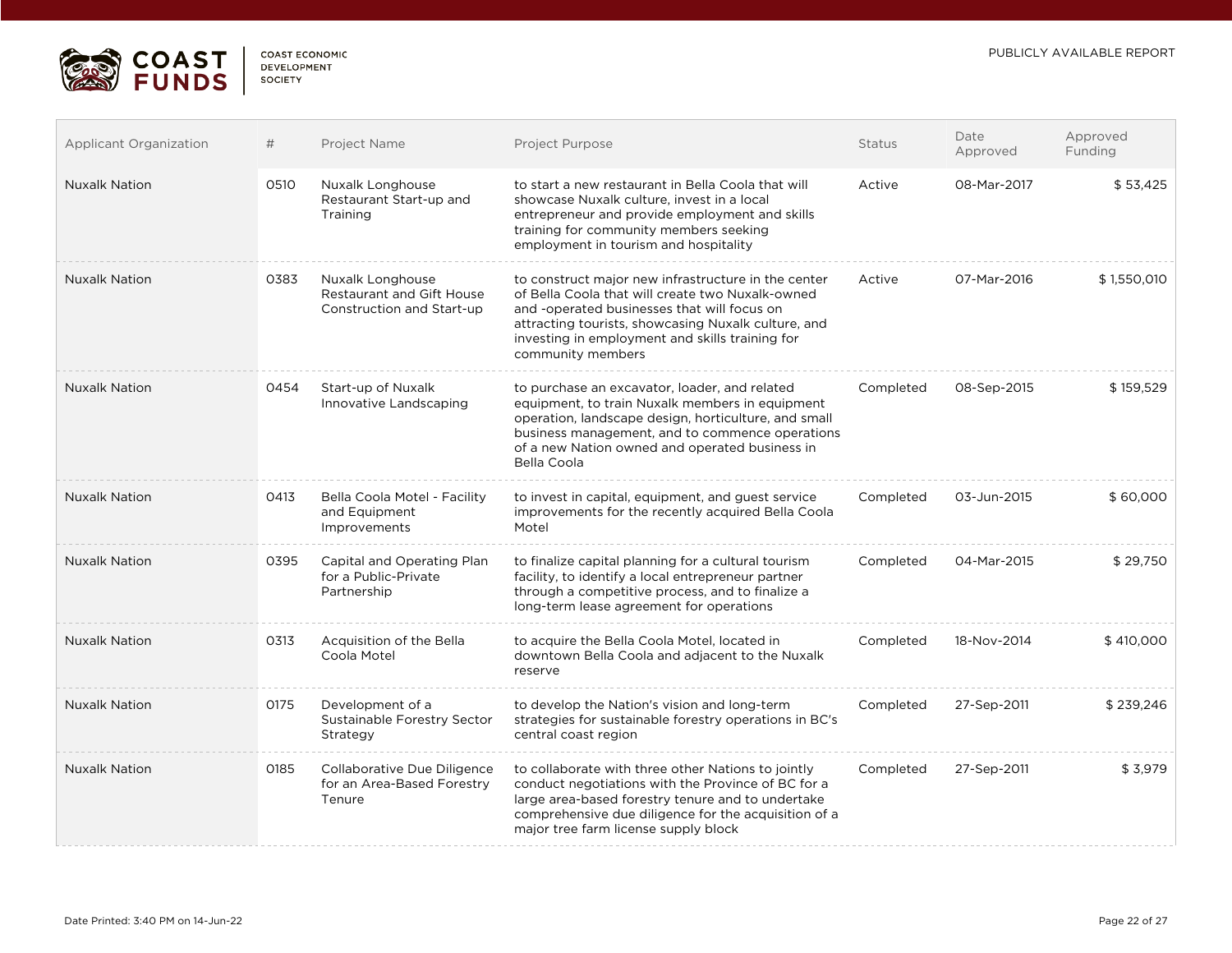

 $\Box$ 

| <b>COAST ECONOMIC</b> |
|-----------------------|
| <b>DEVELOPMENT</b>    |
| <b>SOCIETY</b>        |
|                       |

| <b>Applicant Organization</b> | #    | Project Name                                                                           | Project Purpose                                                                                                                                                                                                                                                                                                                                                                                                                                                                                                                                                                      | <b>Status</b> | Date<br>Approved | Approved<br>Funding |
|-------------------------------|------|----------------------------------------------------------------------------------------|--------------------------------------------------------------------------------------------------------------------------------------------------------------------------------------------------------------------------------------------------------------------------------------------------------------------------------------------------------------------------------------------------------------------------------------------------------------------------------------------------------------------------------------------------------------------------------------|---------------|------------------|---------------------|
| Old Massett Village Council   | 0712 | Northern Haida Gwaii<br>Hospital and Health Centre -<br><b>Biomass Energy System</b>   | To supply the Northern Haida Gwaii Hospital and<br>Health Centre with renewable biomass heat to<br>displace propane consumption and a portion of the<br>electrical demand load from BC Hydro's diesel-<br>powered generation facility in Masset with thermal<br>energy generated from wood waste produced on<br>Haida Gwaii under a long-term energy purchase<br>agreement with Northern Health Authority, thus<br>providing Old Massett Village Council with a revenue<br>stream, reducing greenhouse gas emissions and<br>creating employment opportunities for Haida<br>citizens. | Active        | 31-Aug-2021      | \$150,000           |
| Old Massett Village Council   | 0638 | Predevelopment for Hiellen<br>Longhouse Village<br>Expansion                           | to complete pre-development work for the<br>expansion of Hiellen Longhouse Village, a unique<br>Haida operated tourist accommodations business<br>that has operated for 5 years, including design,<br>survey, and site preparation for the planned<br>construction of seven new eco-tourism cabins<br>located on the ancestral Haida village site of Tlielang<br>at Taaw in Naikoon Park which is co-managed by<br>the Haida Nation and the Province of B.C.                                                                                                                         | Completed     | 25-Feb-2020      | \$189,600           |
| Skidegate Band Council        | 0690 | Skidegate Commercial Park<br>Expansion and<br>Improvements - Phase 2                   | to improve the new Skidegate commercial park for<br>future lease opportunities and to provide additional<br>benefits to the new grocery co-op including better<br>lighting, garbage disposal, Haida language signage,<br>and prepare the site for future expansion.                                                                                                                                                                                                                                                                                                                  | Active        | 10-Nov-2020      | \$30,800            |
| Skidegate Band Council        | 0509 | Construction of Skidegate<br><b>Commercial Park and Haida</b><br>Gwaii Co-op Expansion | to service and construct a new, larger grocery co-op<br>at the existing Skidegate quarry site - a site near the<br>BC Ferries terminal with great visibility from the<br>highway - providing additional employment<br>opportunities to Skidegate community members and<br>further leasing opportunities in the future                                                                                                                                                                                                                                                                | Active        | 08-Mar-2017      | \$469,200           |
| Spirit Bear Adventures Ltd.   | 0617 | Spirit Bear Lodge - Great<br>Room and Guest<br><b>Accommodation Expansion</b>          | to invest in an infrastructure expansion at Spirit Bear<br>Lodge including four additional guest<br>accommodations and an extended great room to<br>accommodate the increased guest capacity while<br>providing additional employment opportunities for<br>Kitasoo/Xai'xais members and opportunities to<br>increase the profits earned by the lodge                                                                                                                                                                                                                                 | Active        | 22-Jun-2020      | \$470,000           |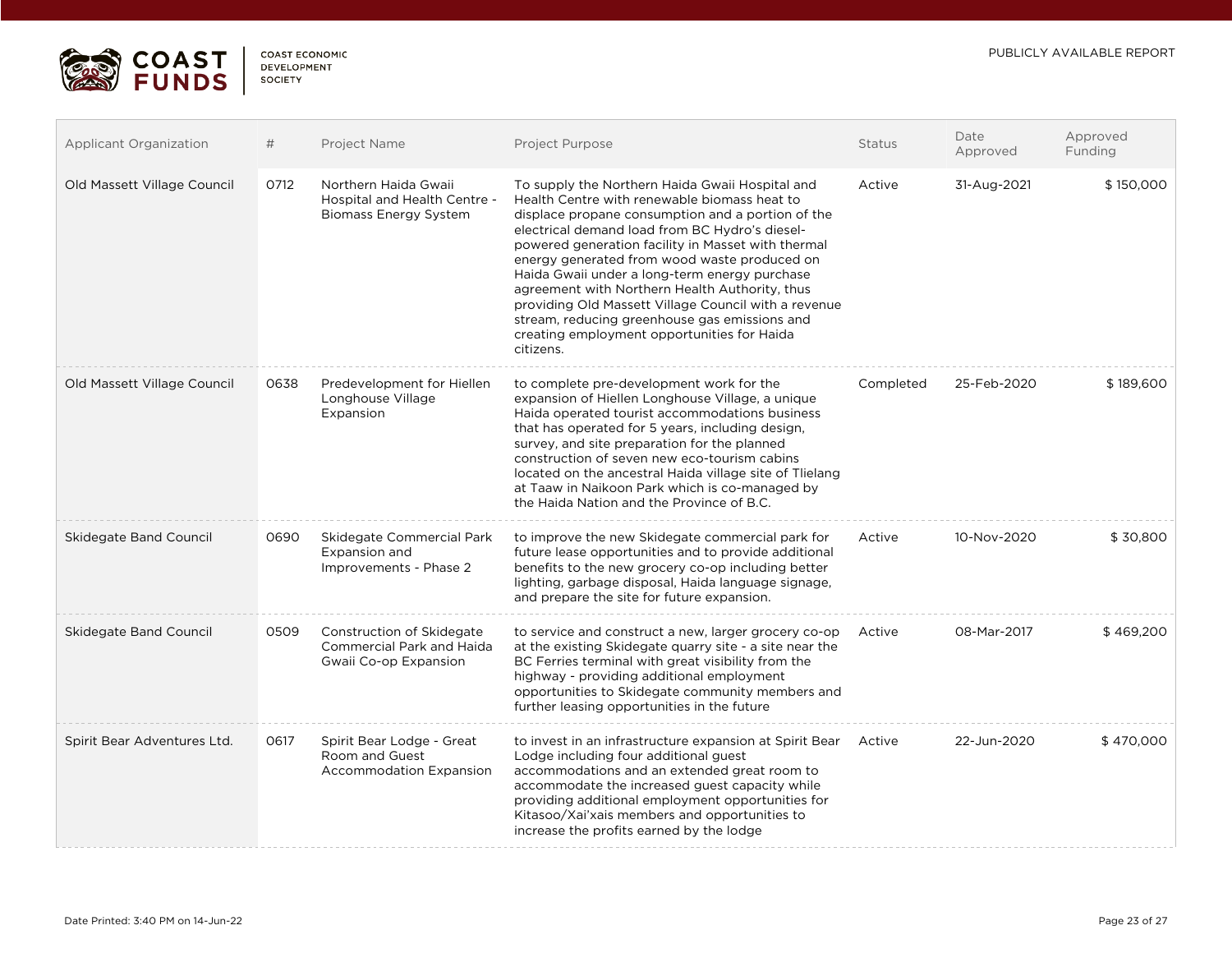

 $\Box$ 

| <b>COAST ECONOMIC</b> |
|-----------------------|
| <b>DEVELOPMENT</b>    |
| SOCIETY               |

| <b>Applicant Organization</b>     | #    | Project Name                                                                                     | Project Purpose                                                                                                                                                                                                                                                                                                                                                          | <b>Status</b> | Date<br>Approved | Approved<br>Funding |
|-----------------------------------|------|--------------------------------------------------------------------------------------------------|--------------------------------------------------------------------------------------------------------------------------------------------------------------------------------------------------------------------------------------------------------------------------------------------------------------------------------------------------------------------------|---------------|------------------|---------------------|
| Spirit Bear Adventures Ltd.       | 0316 | Spirit Bear Lodge -<br><b>Commercial Kitchen</b><br><b>Expansion and Youth Guide</b><br>Training | to invest in infrastructure improvements at Spirit<br>Bear Lodge including a commercial kitchen<br>expansion, transportation equipment upgrades, and<br>culinary, small vessel operator, hospitality and bear<br>viewing guide training for Kitasoo/Xai'xais youth                                                                                                       | Completed     | 02-Jun-2015      | \$327,000           |
| <b>Tlowitsis First Nation</b>     | 0439 | Happy as a Clam Shellfish<br>Ltd. - Twin Islands Oyster<br>Farm Expansion                        | to expand Happy as a Clam Shellfish Ltd.'s<br>operations and farm inventory based southeast of<br>Cortes Island at Twin Islands by constructing and<br>installing additional oyster farm grow-out rafts and<br>constructing a new harvesting machine to enable<br>more efficient oyster sorting and grading processes<br>that increases the company's harvesting volumes | Completed     | 08-Sep-2015      | \$17,429            |
| <b>Tlowitsis First Nation</b>     | 0240 | Acquisition of Happy as a<br>Clam Ltd.                                                           | to acquire the lease for an oyster and clam<br>producer, Happy as a Clam Ltd., and consolidate<br>operations with Chief's Pride Aquaculture Corp.                                                                                                                                                                                                                        | Completed     | 06-Mar-2013      | \$316,000           |
| Ulkatcho First Nation             | 0370 | <b>Equity Financing for West</b><br><b>Chilcotin Forest Products</b>                             | to invest in capital equipment and to secure<br>sufficient dry log timber supply that will maintain full<br>production year-round of the West Chilcotin Forest<br>Products sawmill in Anahim Lake                                                                                                                                                                        | Completed     | 22-Sep-2014      | \$500,000           |
| Ulkatcho First Nation             | 0249 | <b>Restart of West Chilcotin</b><br><b>Forest Products</b>                                       | to restart the dormant West Chilcotin Forest<br>Products sawmill in Anahim Lake including<br>significant capital improvements, install new<br>equipment, and for workforce development                                                                                                                                                                                   | Completed     | 24-Sep-2012      | \$200,000           |
| We Wai Kai Nation                 | 0616 | <b>Geoduck Tenure Acquisition</b><br>and Shellfish Aquaculture<br>Development                    | to create a plan for investment in scallop, seaweed<br>and geoduck aguaculture, to acquire geoduck<br>tenures that support future investments and<br>commercial partnerships for We Wai Kai, and to trial<br>oyster and abalone shellfish aquaculture in We Wai<br>Kai territory                                                                                         | Completed     | 26-Feb-2019      | \$10,109            |
| We Wai Kai Seafood<br>Corporation | 0042 | Commercialization of a<br>Pilot-Scale Scallop Farm in<br>Sutil Channel                           | to finalize tenures for several aquaculture sites,<br>invest in commercial scallop farming infrastructure,<br>purchase scallop seed, and to achieve commercially<br>viable production levels                                                                                                                                                                             | Completed     | 25-Jun-2009      | \$244,285           |
| Wei Wai Kum First Nation          | 0495 | Development of Cabin<br>Accommodations on Tyee<br>Spit - Phase 2                                 | to expand the Thunderbird RV Park and<br>Campground through servicing 20 additional RV<br>sites on Tyee Spit                                                                                                                                                                                                                                                             | Completed     | 29-Aug-2016      | \$141,613           |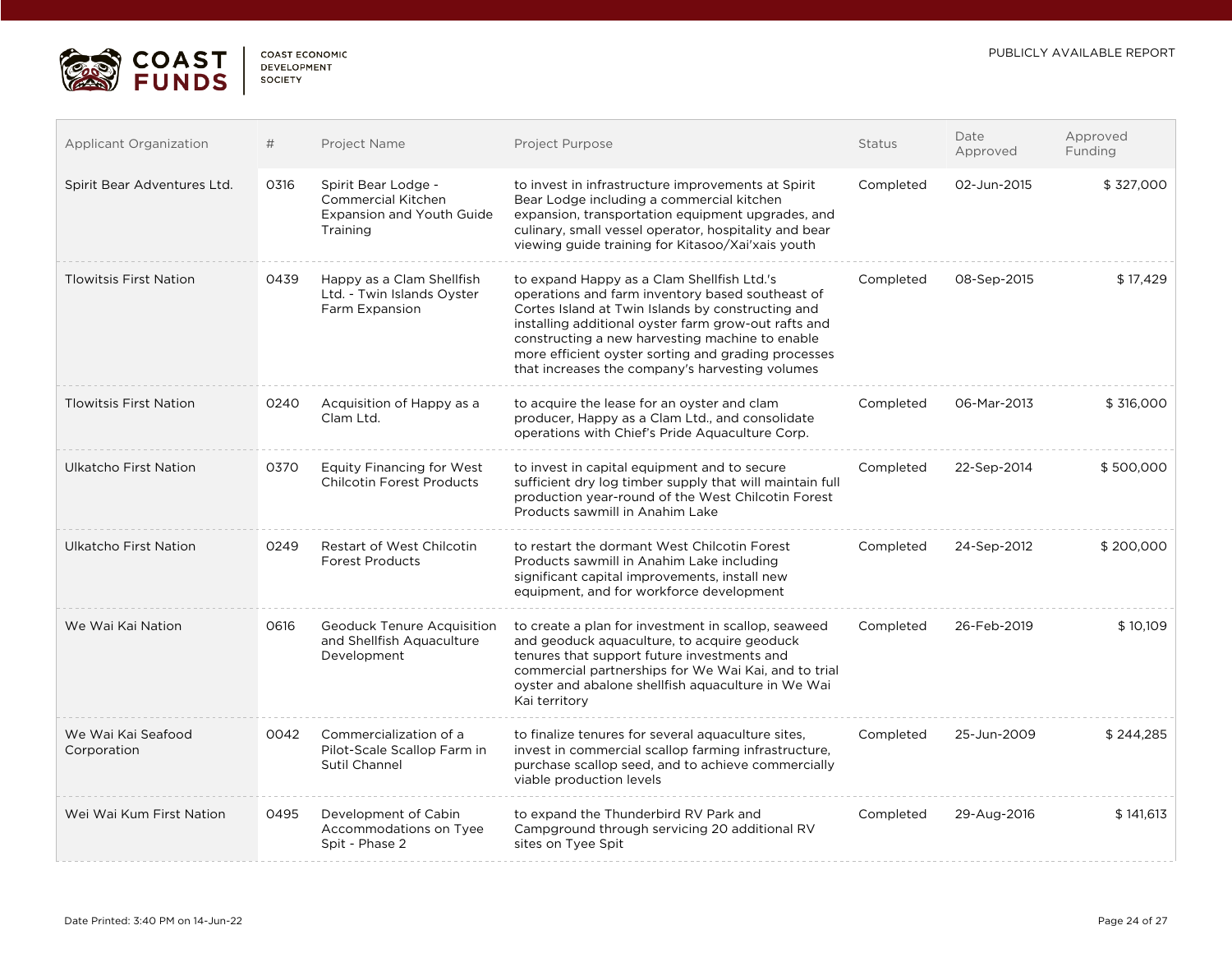

 $\Box$ 

. . . . .

| <b>Applicant Organization</b>                | #    | Project Name                                                                        | Project Purpose                                                                                                                                                                                                                                                                                                                                                                                                                                                                                                                | <b>Status</b> | Date<br>Approved | Approved<br>Funding |
|----------------------------------------------|------|-------------------------------------------------------------------------------------|--------------------------------------------------------------------------------------------------------------------------------------------------------------------------------------------------------------------------------------------------------------------------------------------------------------------------------------------------------------------------------------------------------------------------------------------------------------------------------------------------------------------------------|---------------|------------------|---------------------|
| Wei Wai Kum First Nation                     | 0318 | Development of Cabin<br>Accommodations on Tyee<br>Spit                              | to expand the Thunderbird RV Park and<br>Campground through construction of five cabins on<br>Tyee Spit with views of the Campbell River estuary<br>and Discovery Passage                                                                                                                                                                                                                                                                                                                                                      | Completed     | 15-Jun-2015      | \$730,000           |
| West Chilcotin Forest<br>Products Ltd        | 0694 | Predevelopment for<br>Ulkatcho Mercantile Ltd.<br>Store Relocation and<br>Expansion | to complete predevelopment work for the relocation<br>and expansion of Ulkatcho Mercantile Ltd. that will<br>enable Ulkatcho Band Council and West Chilcotin<br>Forest Products Ltd. to raise significant<br>infrastructure investment to relocate the existing<br>grocery store and expand their services to include<br>fuel and accommodations to a high traffic location,<br>providing increased profits to Ulkatcho First Nation,<br>and additional employment opportunities and fuel<br>cost savings to community members | Active        | 23-Feb-2021      | \$51,549            |
| West Chilcotin Forest<br><b>Products Ltd</b> | 0610 | Wild Mushroom Processing<br>and Distribution Start-up                               | To create and start-up a new non-timber forest<br>products business operating in the West Chilcotin<br>region focusing on sourcing sustainably harvested<br>pine and morel mushrooms from independent<br>harvesters licensed to operate in Ulkatcho territory;<br>adding value to the product through branding,<br>processing and packaging; and centrally managing<br>all aspects of sales and shipping to wholesale and<br>retail distributors in domestic and international<br>markets.                                     | Completed     | 21-May-2019      | \$150,000           |
| West Chilcotin Forest<br>Products Ltd        | 0612 | Residual Wood Fibre<br>Recovery Business Start-up                                   | to create a new line of business that recovers wood<br>fibre residues that are otherwise left in the forest<br>from commercial logging operations and burned,<br>and instead harvest this unused wood fibre and<br>supplying it to commercial pulp and paper facilities,<br>diversifying the company's revenue streams and<br>reducing greenhouse gas emissions in Ulkatcho<br>territory                                                                                                                                       | Active        | 26-Feb-2019      | \$300,000           |
| West Sea Otter Water Taxi                    | 0420 | Rivers Inlet Water Taxi<br>Start-up                                                 | to acquire a Transport Canada certified small freight<br>and passenger vessel and to commence operations<br>of a new marine transportation company servicing<br>the Wui'kinuxy community and businesses in Rivers<br>Inlet                                                                                                                                                                                                                                                                                                     | Active        | 02-Jun-2015      | \$150,000           |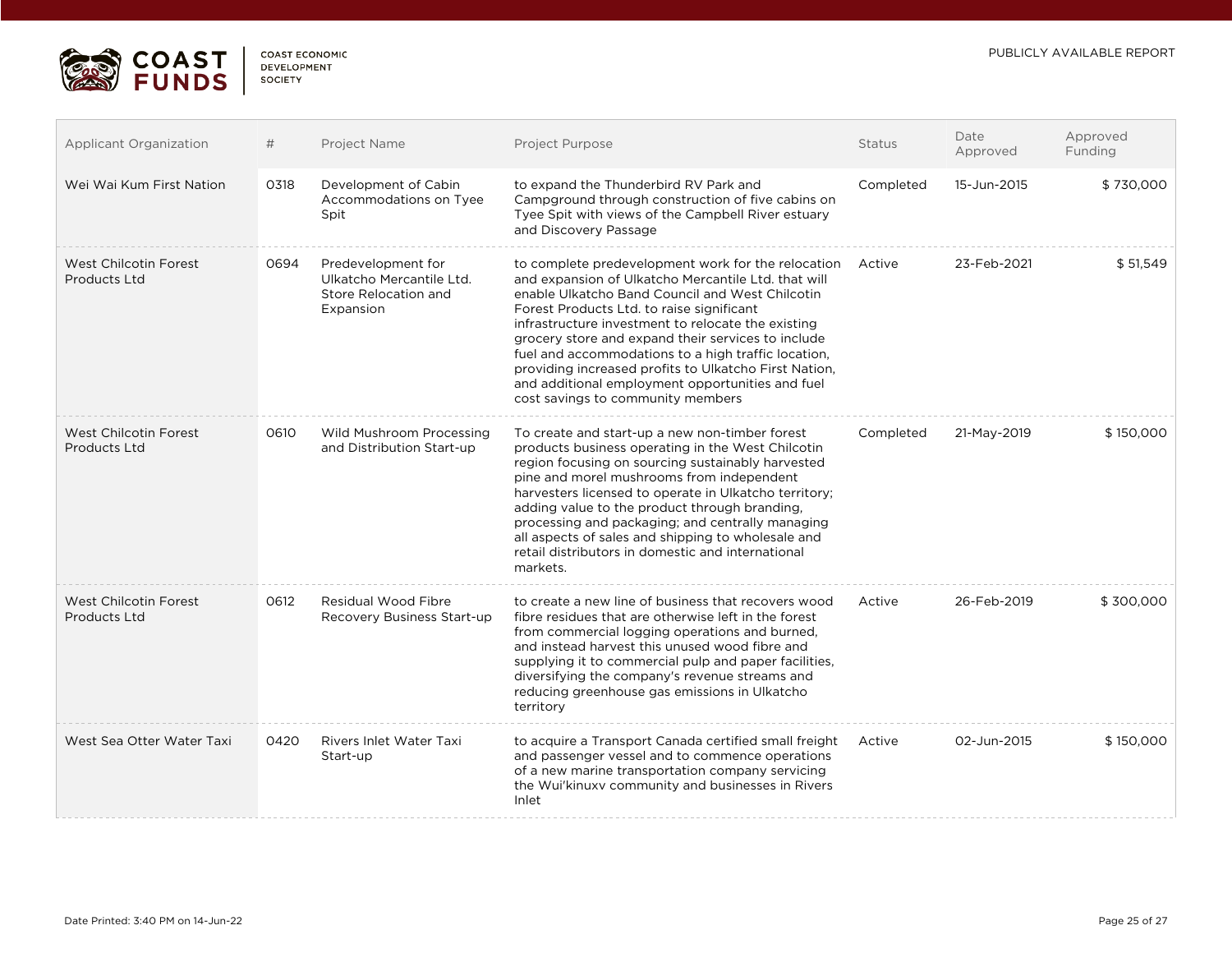

 $\Box$ 

| <b>COAST ECONOMIC</b> |
|-----------------------|
| <b>DEVELOPMENT</b>    |
| <b>SOCIETY</b>        |
|                       |

| <b>Applicant Organization</b>                        | #    | Project Name                                                                | <b>Project Purpose</b>                                                                                                                                                                                                                                                                                                                                                                                                                                                         | <b>Status</b> | Date<br>Approved | Approved<br>Funding |
|------------------------------------------------------|------|-----------------------------------------------------------------------------|--------------------------------------------------------------------------------------------------------------------------------------------------------------------------------------------------------------------------------------------------------------------------------------------------------------------------------------------------------------------------------------------------------------------------------------------------------------------------------|---------------|------------------|---------------------|
| <b>Wuikinuxy Economic</b><br>Development Corporation | 0606 | Waanukv Silver Sockeye<br>Economic Opportunity<br>Fishery Business Start-up | to invest in the start-up Waanuky Silver LP, under<br>the management of Wuikinuxy Economic<br>Development Corporation, to establish a<br>community-based fishery with two economic<br>opportunity fishing licenses for four families in<br>Rivers Inlet, targeting up to 15% of the sockeye<br>salmon return on the Waanukv River, and<br>supporting the community-based fishery as a broker<br>and processor supporting the families that will lease-<br>to-own their vessels | Active        | 26-Feb-2019      | \$438,320           |
| <b>Wuikinuxy Nation</b>                              | 0721 | Marine Towing and Tugboat<br>Services Start-up                              | to invest in rebuilding the Wuikinuxy owned 28-foot<br>tugboat, Trans Fir 80, and to start-up tugboat<br>services in Rivers Inlet creating a new business and<br>employment and training opportunities for<br>Wuikinuxy members                                                                                                                                                                                                                                                | Active        | 31-Aug-2021      | \$135,000           |
| <b>Wuikinuxy Nation</b>                              | 0549 | Wuikinuxy Commercial<br><b>Fishing Vessel Upgrades</b>                      | to invest in replacing aging critical infrastructure for<br>the Western Bounty, a 62-foot aluminum<br>commercial fishing vessel that currently supports 12<br>seasonal jobs and will foster growth of the<br>community-owned commercial fishery                                                                                                                                                                                                                                | Completed     | 15-Nov-2017      | \$167,850           |
| <b>Wuikinuxy Nation</b>                              | 0544 | Rivers Inlet Ground and<br>Freight Transportation<br>Investment             | to acquire two 12-passenger vehicles to provide<br>freight service and safe passenger transportation to<br>and from the airstrip and water landing location for<br>community members, visitors, and local businesses<br>in Rivers Inlet                                                                                                                                                                                                                                        | Completed     | 06-Sep-2017      | \$25,000            |
| <b>Wuikinuxy Nation</b>                              | 0384 | Timber Supply Analysis and<br><b>Strategic Planning</b>                     | to undertake a timber supply analysis of its Territory<br>and the Wui'kinuxv Forestry Area, enabling the<br>Nation to develop and adopt a strategic plan for<br>forestry economic development                                                                                                                                                                                                                                                                                  | Completed     | 18-Nov-2014      | \$29,150            |
| <b>Wuikinuxy Nation</b>                              | 0202 | Establish a Strategic<br>Economic Development<br>Plan                       | to develop the Nation's long-term vision for<br>economic development and make specific<br>recommendations for the governance and priorities<br>of Wui'kinuxy Economic Development Corporation                                                                                                                                                                                                                                                                                  | Completed     | 07-Jun-2012      | \$80,864            |
| <b>Wuikinuxy Nation</b>                              | 0035 | Collaborative Due Diligence<br>for an Area-Based Forestry<br>Tenure         | to collaborate with three other Nations to jointly<br>conduct negotiations with the Province of BC for a<br>large area-based forestry tenure and to undertake<br>comprehensive due diligence for the acquisition of a<br>major tree farm license supply block                                                                                                                                                                                                                  | Completed     | 25-Jun-2009      | \$105,000           |